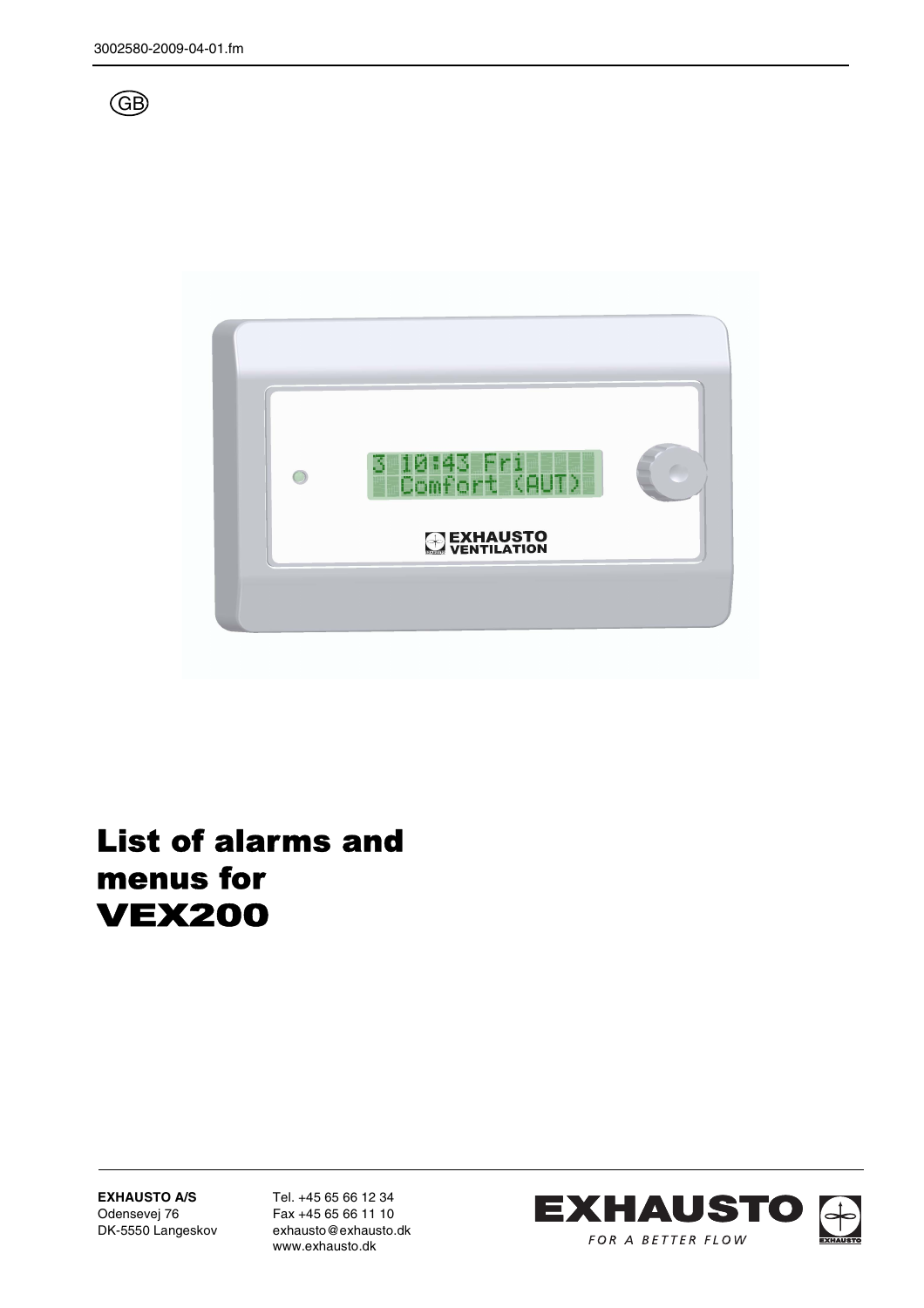# **1. Operation**

# **1.1 Using the DISPLAY panel<br>The display** The user interface

The user interface is built up of menus shown on an LCD display (consisting of  $2 \times 16$ ) characters).

|               | A -<br>1 Airflow<br>Step 5 | В<br>C<br>43<br>D                                                   |
|---------------|----------------------------|---------------------------------------------------------------------|
| <b>Figure</b> | <b>Display text</b>        |                                                                     |
| A             |                            | Menu number, the number of digits corresponds to the submenu level. |
| B             | Text                       |                                                                     |
| C             | Menu status field          |                                                                     |
|               | Menu status field displays | Press operating switch                                              |
|               |                            | No function                                                         |
|               | Σ                          | Go to submenu                                                       |
|               | ₹                          | Return to main menu                                                 |
|               | И.,                        | Editing possible                                                    |
|               | value (flashes)            | Editing in progress                                                 |
| D             | Value and unit, if any     |                                                                     |

**Editing** Editing is possible when the menu status field displays  $*$ :

- 1. Press the operating switch.
- 2. The value in the status field flashes start editing.
- 3. Set the value by turning the operating switch:
	- turn the switch clockwise to increase the value,
	- turn the switch anti-clockwise to decrease the value.
- 4. Press the operating switch to save the value selected and conclude the editing process.

### **1.2 Operating modes**

The operation of the air handling unit can be carried out in three modes, depending on the person operating the unit and on which settings are to be entered. The chart below illustrates the three modes.

| <b>Operating mode</b> | <b>Person</b>                                                     | <b>Operating options</b><br>in the DISPLAY panel.                                                                                                                         |
|-----------------------|-------------------------------------------------------------------|---------------------------------------------------------------------------------------------------------------------------------------------------------------------------|
| User mode             | Users in the room – office<br>personnel, for example.             | Menus $1-3$                                                                                                                                                               |
| Technician mode       | Person responsible for<br>operation of the unit.                  | The entire menu structure is visible, but the<br>setting options are limited to the menus mar-<br>ked with an asterisk (*) in the menu overview<br>and the DISPLAY panel. |
| Specialist mode       | EXHAUSTO's service fit-<br>ters / specially<br>trained personnel. | The entire menu structure and all setting<br>options are accessible.                                                                                                      |

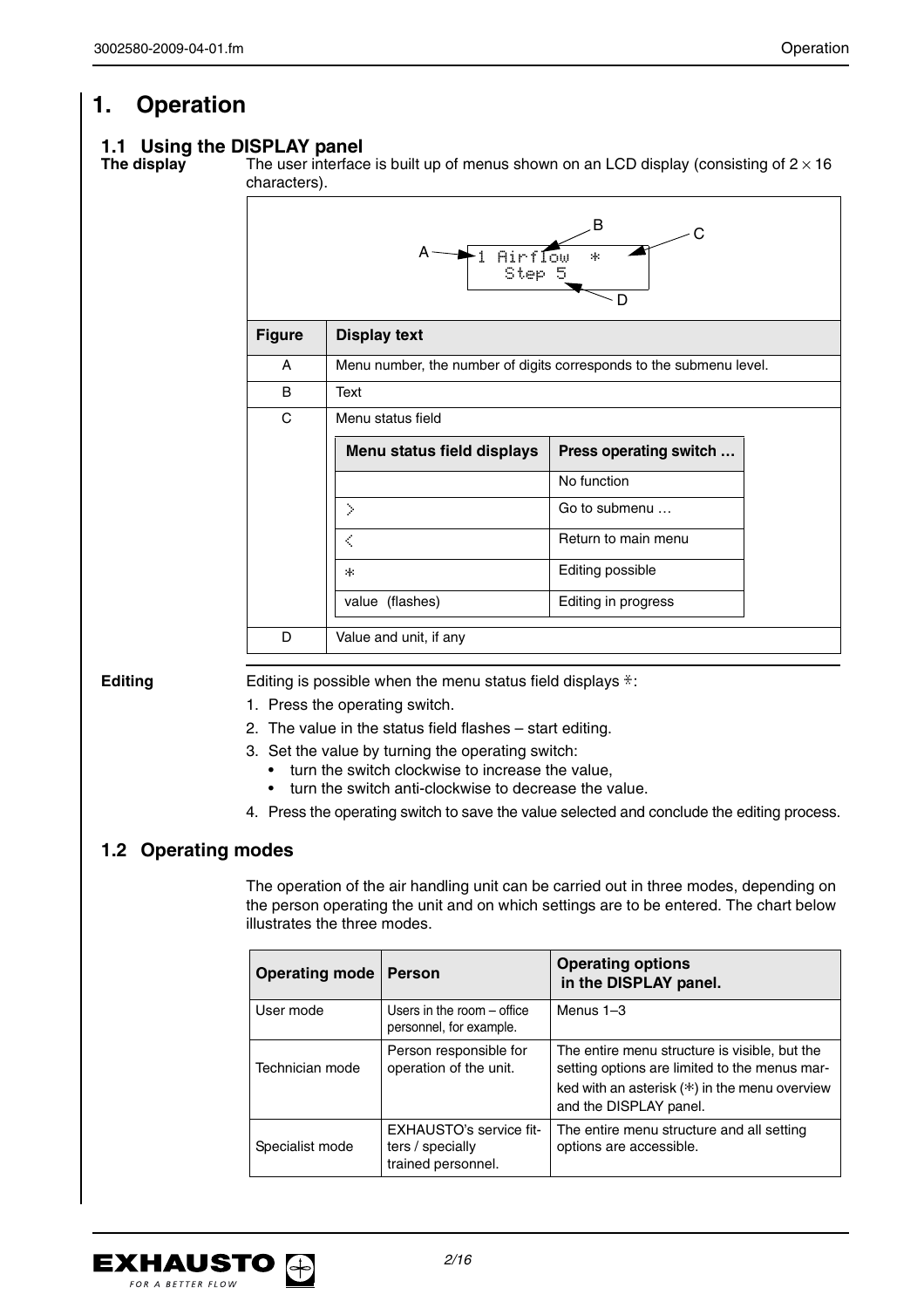## **1.3 Switch between user modes (user/technician/specialist)**



**When the automatic control system is exited, it must be left in user mode.**

| Switch to techni-                   |                                                                                                                                                                                   |                                |
|-------------------------------------|-----------------------------------------------------------------------------------------------------------------------------------------------------------------------------------|--------------------------------|
| cian                                | Action                                                                                                                                                                            | Menu displays                  |
| mode                                | Go to menu 3.                                                                                                                                                                     | 3<br>10:43 Fri<br>Comfort(AUT) |
|                                     | Press and hold in switch for approx. 5 sec. until code appears<br>in the display.                                                                                                 | Technician code<br>0000        |
|                                     | Enter the four-digit code: 3142. Turn the switch to select each<br>figure and then press to confirm.                                                                              | Technician code<br>3142        |
|                                     | You are now operating in technician mode.                                                                                                                                         | 4<br>Σ<br>Mode                 |
| <b>Returning to</b>                 |                                                                                                                                                                                   |                                |
| user mode                           | Action                                                                                                                                                                            | Menu displays                  |
|                                     | Go to menu 4.                                                                                                                                                                     | 4<br>Σ<br>Mode                 |
|                                     | Turn the switch to the left until the menu displays $E\angle I$ T.                                                                                                                | EXIT<br>≺                      |
|                                     | Press the switch.                                                                                                                                                                 |                                |
|                                     | You are now operating in user mode.                                                                                                                                               | 3<br>10:43 Fri<br>Comfort(AUT) |
| Switch to<br><b>Specialist mode</b> | In specialist mode you can set parameters that affect the<br>fundamental set-up of the unit. Do not use this mode unless you have<br>received sufficient instruction or training. |                                |
|                                     | The drawing shows the sliding switch behind the DISPLAY panel:                                                                                                                    |                                |
|                                     | $\bigcirc$<br>O                                                                                                                                                                   |                                |
| Sliding switch                      | User and technician modes:<br>Normal operation.                                                                                                                                   |                                |
| Sliding switch                      | Specialist mode:                                                                                                                                                                  |                                |
|                                     | Set the sliding switch to position                                                                                                                                                |                                |
|                                     | 9 Service<br>X<br>The displays shows                                                                                                                                              |                                |
|                                     | The diode will now be yellow, indicating that specialist mode has been activated.                                                                                                 |                                |
| <b>REMEMBER</b>                     | to return the sliding switch to its original position $\blacksquare$ , before leaving the instal-<br>lation.                                                                      |                                |

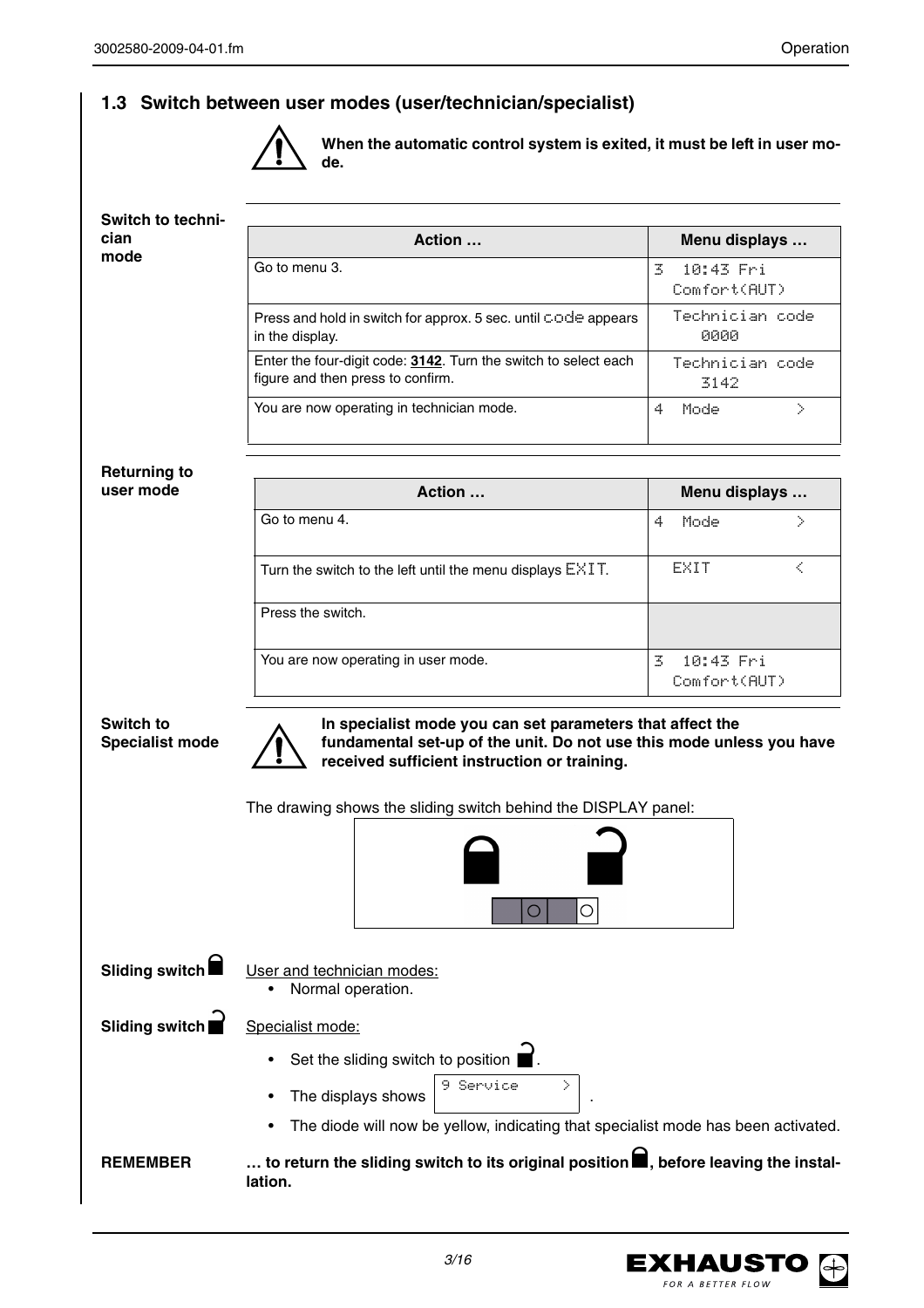|               |                                |      | The following alarms and information messages can appear in the list of alarms:        |                                                                                                              |
|---------------|--------------------------------|------|----------------------------------------------------------------------------------------|--------------------------------------------------------------------------------------------------------------|
|               | number in menu 81 is<br>If the | î,   | then it means                                                                          |                                                                                                              |
|               | alarm                          | lnfo |                                                                                        |                                                                                                              |
|               | ē                              |      | Extraction motor M1 overheated                                                         |                                                                                                              |
| Motor error   | Septembre 2014                 |      | Supply air motor M2 overheated                                                         |                                                                                                              |
|               | go<br>E                        |      | Return air temperature sensor (TE11) defective.                                        |                                                                                                              |
| Sensor error  | eg<br>E                        |      | Return air temperature sensor (TE11) short-circuited                                   |                                                                                                              |
|               | 四元                             |      | Extraction temperature sensor (TE12) defective.                                        |                                                                                                              |
|               | ti<br>al                       |      | Extraction temperature sensor (TE12) short-circuited                                   |                                                                                                              |
|               | 인<br>군                         |      | Fresh air temperature sensor (TE21) defective.                                         |                                                                                                              |
|               | R13                            |      | Fresh air temperature sensor (TE21) short-circuited                                    |                                                                                                              |
|               | a<br>E                         |      | Supply air temperature sensor (TE22) defective.                                        |                                                                                                              |
|               | 四元                             |      | Supply air temperature sensor (TE22) short-circuited                                   |                                                                                                              |
|               | Ω<br>Σ                         |      | Temperature sensor in return pipe from water heating coil<br>(TE HCW) defective.       |                                                                                                              |
|               | 行证                             |      | Temperature sensor in return pipe from water heating coil<br>(TE HCW) short-circuited. |                                                                                                              |
|               | $\frac{\infty}{\infty}$        |      | tive.                                                                                  | Temperature sensor in external pipeline from water heating coil (TS MVM) defec-                              |
|               | en<br>E                        |      | circuited.                                                                             | Temperature sensor in external pipeline from water heating coil (TS-MVM) short-                              |
|               | <b>R2</b>                      |      | Internal rotor control error, overheating.                                             |                                                                                                              |
| Heat recovery | R <sub>23</sub>                |      | Motor error, overload current or short-circuit.                                        |                                                                                                              |
|               | $\overline{R}$                 |      | Rotor error, drive belt broken.                                                        |                                                                                                              |
|               | မ္မ                            |      | Communication error with rotor control                                                 |                                                                                                              |
|               | နို့                           |      | air duct is less than 3°C:                                                             | The R22, R23, R24 or R25 alarm has triggered and the temperature in the outside                              |
|               |                                |      | ٺ                                                                                      | then                                                                                                         |
|               |                                |      | an HCW2 or XCU module is not<br>fitted                                                 | there is a rotor alarm A22, A23, A24 or A25.<br>the VEX continues to run even though                         |
|               |                                |      | an HCW2 and/or the XCU<br>module is fitted                                             | the VEX cannot run with outside tempera-<br>tures lower than 3°C and will stop and<br>generate an R26 alarm. |
|               |                                |      |                                                                                        |                                                                                                              |

2. Alarm list **2. Alarm list**

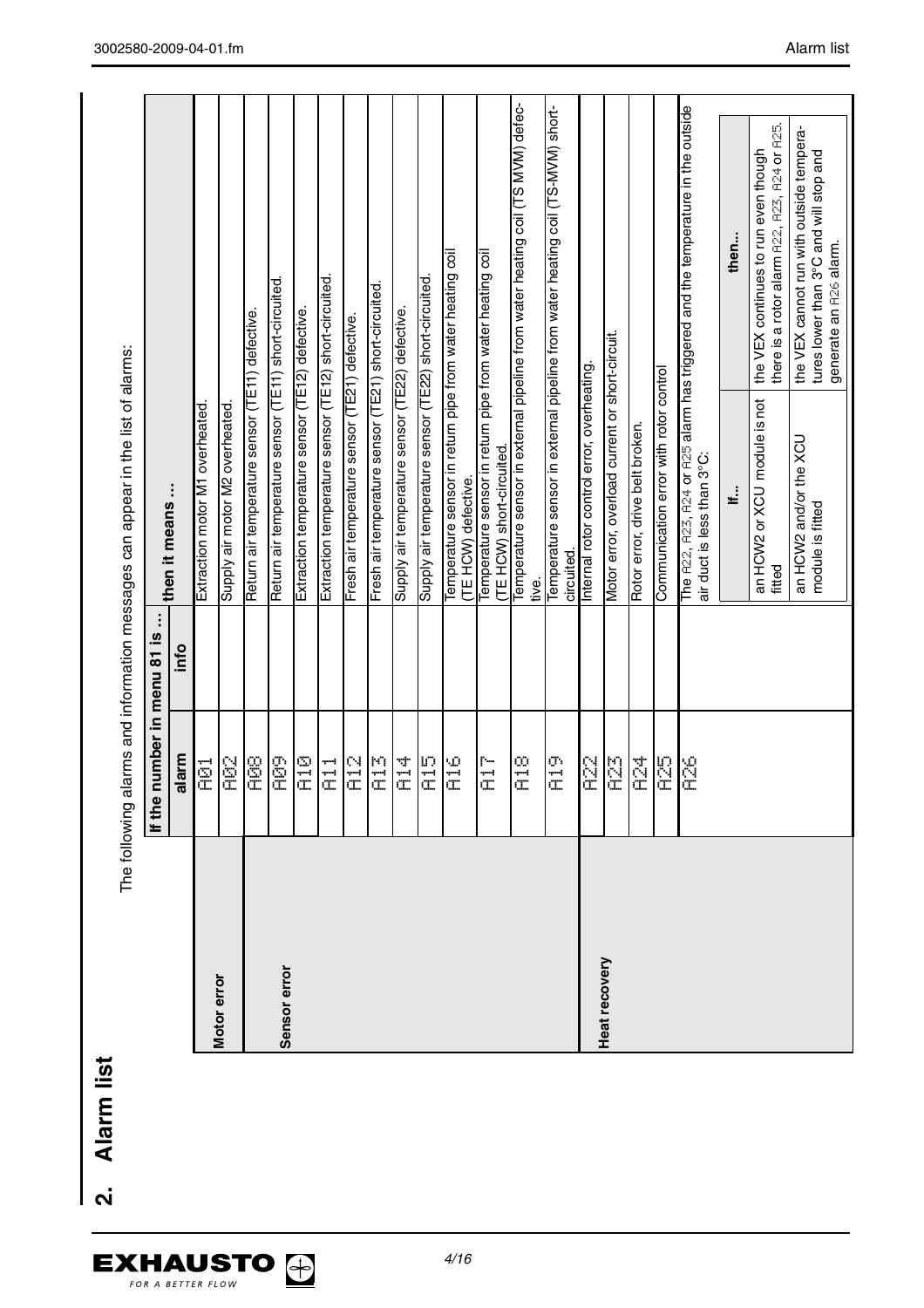| Frost protection (TE-HCW or TS-MVM) has triggered temporary stop.<br>an alarm.<br>Frost protection (TE HCW or TS MVM) has triggered<br>DISPLAY panel set to specialist mode connected<br>EON pressure measurement module lacking<br>Lack of communication to HCW module.<br>Thermal cut-out (TSA 90) triggered.<br>Thermal cut-out (TSA 70) triggered<br>Timer backup battery exhausted.<br>Lack of air to electric heating coil<br>Fire thermostat triggered.<br>EON-bus unit(s) lacking.<br>then it means<br>number in menu 81 is<br><u>ន</u><br>្មុ<br>άp:<br>уй<br>Д<br>န္က<br>info<br>i pol<br>i polj |
|------------------------------------------------------------------------------------------------------------------------------------------------------------------------------------------------------------------------------------------------------------------------------------------------------------------------------------------------------------------------------------------------------------------------------------------------------------------------------------------------------------------------------------------------------------------------------------------------------------|
|                                                                                                                                                                                                                                                                                                                                                                                                                                                                                                                                                                                                            |
|                                                                                                                                                                                                                                                                                                                                                                                                                                                                                                                                                                                                            |
|                                                                                                                                                                                                                                                                                                                                                                                                                                                                                                                                                                                                            |
|                                                                                                                                                                                                                                                                                                                                                                                                                                                                                                                                                                                                            |
|                                                                                                                                                                                                                                                                                                                                                                                                                                                                                                                                                                                                            |
|                                                                                                                                                                                                                                                                                                                                                                                                                                                                                                                                                                                                            |
|                                                                                                                                                                                                                                                                                                                                                                                                                                                                                                                                                                                                            |
|                                                                                                                                                                                                                                                                                                                                                                                                                                                                                                                                                                                                            |
|                                                                                                                                                                                                                                                                                                                                                                                                                                                                                                                                                                                                            |
|                                                                                                                                                                                                                                                                                                                                                                                                                                                                                                                                                                                                            |
|                                                                                                                                                                                                                                                                                                                                                                                                                                                                                                                                                                                                            |
|                                                                                                                                                                                                                                                                                                                                                                                                                                                                                                                                                                                                            |
|                                                                                                                                                                                                                                                                                                                                                                                                                                                                                                                                                                                                            |
| Lack of communication to HCE module.                                                                                                                                                                                                                                                                                                                                                                                                                                                                                                                                                                       |
| Filter monitor for return air (PDS1) triggered.<br>Ş                                                                                                                                                                                                                                                                                                                                                                                                                                                                                                                                                       |
| Return air: Airflow lacking. ±25% deviation for more than 5 minutes will trigger an<br>alarm.<br>---<br>УĎ,<br>i polj                                                                                                                                                                                                                                                                                                                                                                                                                                                                                      |
| Return air: Pressure lacking. ±25% deviation for more than 5 minutes will trigger<br>an alarm.<br>S<br>i polj                                                                                                                                                                                                                                                                                                                                                                                                                                                                                              |
| Filter monitor for fresh air (PDS2) triggered.<br>SS<br>SSS                                                                                                                                                                                                                                                                                                                                                                                                                                                                                                                                                |
| Supply air: Airflow lacking. ±25% deviation for more than 5 minutes will trigger an<br>alarm.<br>\$<br>٠e                                                                                                                                                                                                                                                                                                                                                                                                                                                                                                  |
| Supply air: Pressure lacking. ±25% deviation for more than 5 minutes will trigger<br>an alarm<br>င့်<br>وسواء                                                                                                                                                                                                                                                                                                                                                                                                                                                                                              |
| Incorrect order of the phases.<br>Compressor overheated                                                                                                                                                                                                                                                                                                                                                                                                                                                                                                                                                    |
| High-pressure cut-out.                                                                                                                                                                                                                                                                                                                                                                                                                                                                                                                                                                                     |
| Collective alarm (low-pressure cut-out, pressure gas temperature).                                                                                                                                                                                                                                                                                                                                                                                                                                                                                                                                         |
| Airflow to cooling unit lacking.<br>p<br>- 4                                                                                                                                                                                                                                                                                                                                                                                                                                                                                                                                                               |
| Lack of communication to CU module or XCU module.                                                                                                                                                                                                                                                                                                                                                                                                                                                                                                                                                          |
|                                                                                                                                                                                                                                                                                                                                                                                                                                                                                                                                                                                                            |



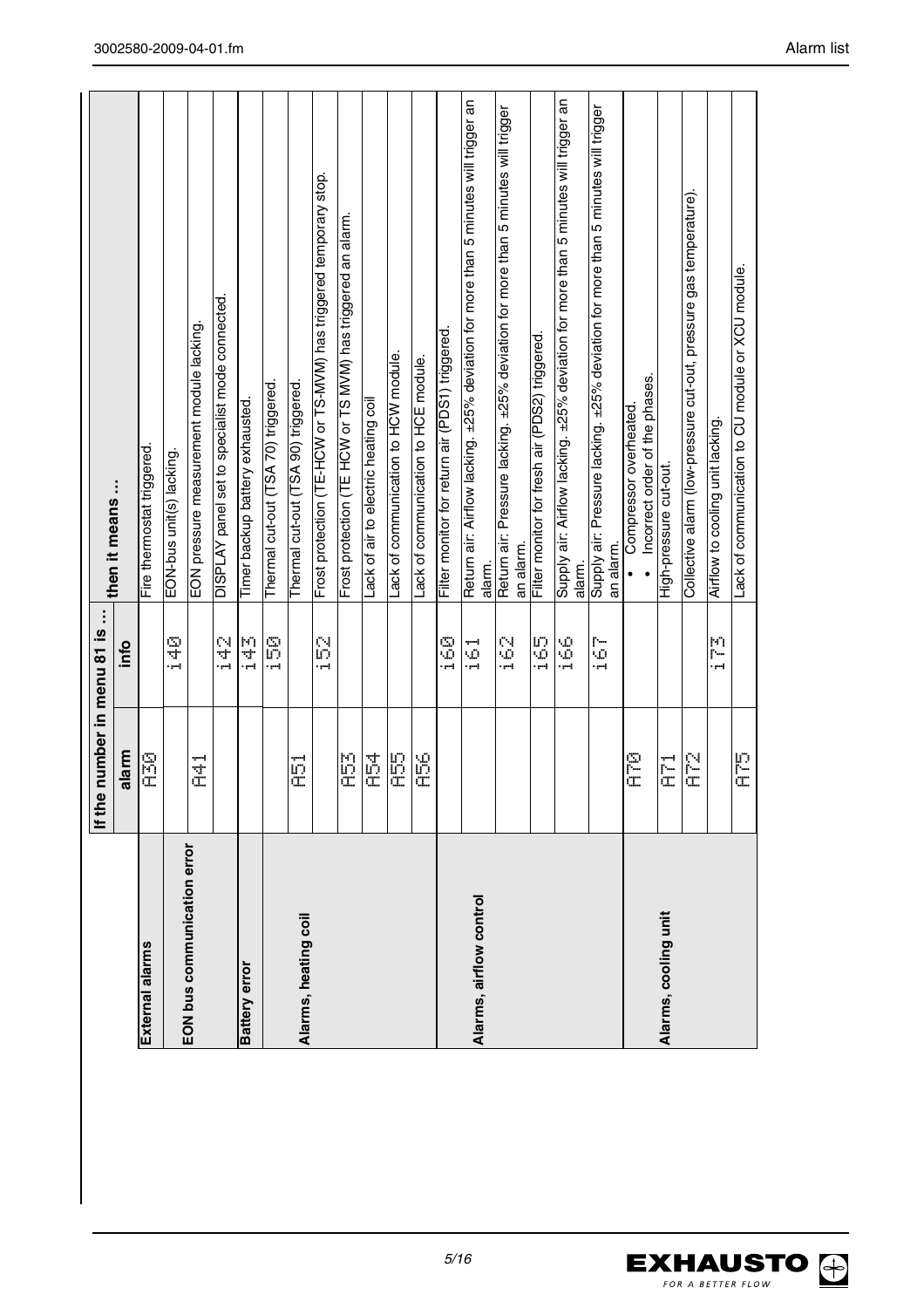|               | Setting altered<br>ä           |                                                           |                                                                     |                                                                                                                                                                                                                                                                                                                                                              |                                                                           |                                                                                                                                                                       |               |                                   |                                        |                                                                                                                         |                                                                   |                                                                                                                             |                                                                                                                             |
|---------------|--------------------------------|-----------------------------------------------------------|---------------------------------------------------------------------|--------------------------------------------------------------------------------------------------------------------------------------------------------------------------------------------------------------------------------------------------------------------------------------------------------------------------------------------------------------|---------------------------------------------------------------------------|-----------------------------------------------------------------------------------------------------------------------------------------------------------------------|---------------|-----------------------------------|----------------------------------------|-------------------------------------------------------------------------------------------------------------------------|-------------------------------------------------------------------|-----------------------------------------------------------------------------------------------------------------------------|-----------------------------------------------------------------------------------------------------------------------------|
|               | Factory setting                | <b>UFF</b>                                                | 20°                                                                 |                                                                                                                                                                                                                                                                                                                                                              |                                                                           | Comfort (MAN)                                                                                                                                                         |               |                                   |                                        | in the section entit-<br>See the guidelines<br>clock (menu 423)"<br>The clock is pre-<br>led "Setting the<br>programmed |                                                                   | 10 min.                                                                                                                     | 10 min.                                                                                                                     |
|               | Resolution                     |                                                           |                                                                     |                                                                                                                                                                                                                                                                                                                                                              |                                                                           |                                                                                                                                                                       |               |                                   |                                        |                                                                                                                         |                                                                   | $10$ min.                                                                                                                   | $10$ min.                                                                                                                   |
|               | Possible settings              | OFF/Step 110<br>(can be limited in<br>menu 513)           | See the section<br>adjustment of<br>temperature".<br>about "initial |                                                                                                                                                                                                                                                                                                                                                              |                                                                           | Economy (MAN)<br>Standby (MAN)<br>Comfort (MAN)<br>OFF (MAN)<br>(AUT)                                                                                                 |               | Date/month/year.                  | Day/hours/<br>minutes.                 | Economy<br>Standby<br>Comfort<br><b>DFF</b>                                                                             |                                                                   | 10  600 min.                                                                                                                | 10  600 min.                                                                                                                |
|               | DISPLAY panel menus - Function | Setting the airflow to Comfort level (OFF, step<br>1…10). | Setting the required room or supply air tempera-<br>ture.           | clock. If an alarm has been triggered, or the<br>system is operating irregularly, this will be stated<br>(OFF, Economy, Standby, Comfort), and an indi-<br>cation of whether this level has been selected<br>manually (MAN) or automatically (AUT) by the<br>Bottom line: The current interior climate level<br>Top line: Time and day.<br>in the next line. | Clock and weekly plan menu, and setting the<br>overall form of operation. | between a constant interior climate level or the<br>interior climate level selected automatically (by<br>Selection of overall form of operation: Choose<br>the clock) | Clock menu    | Setting the date, month and year. | Setting the day, hours and minutes.    | Setting the weekly plan, defining operating peri-<br>ods for different interior climate levels.                         | Time setting for TOUCH panel, selected with the<br>timer function | value in brackets refers to the applicable time for<br>Desired cut-out delay for TOUCH panel 0. The<br>the activated timer. | value in brackets refers to the applicable time for<br>Desired cut-out delay for TOUCH panel 1. The<br>the activated timer. |
|               | Submenu <sub>3</sub>           |                                                           |                                                                     |                                                                                                                                                                                                                                                                                                                                                              |                                                                           |                                                                                                                                                                       |               |                                   |                                        |                                                                                                                         |                                                                   |                                                                                                                             |                                                                                                                             |
|               | Submenu <sub>2</sub>           |                                                           |                                                                     |                                                                                                                                                                                                                                                                                                                                                              |                                                                           |                                                                                                                                                                       | 420 EXIT      | 1999<br>Date<br>13 Aug.<br>421    | 03:55<br>Fri.<br>Time<br>$\frac{2}{3}$ | Weekly plan<br>423                                                                                                      | 430 EXIT                                                          | 431 Timer 0<br>min.                                                                                                         | ÷<br>170 min (156)<br>432 Timer 1                                                                                           |
| Menu overview | Submenu <sub>1</sub>           |                                                           | User mode                                                           |                                                                                                                                                                                                                                                                                                                                                              | v<br>EXIT<br>ş                                                            | ÷<br>Ş<br>Switch<br>$\frac{1}{2}$<br>$\frac{1}{4}$                                                                                                                    | ×<br>42 Clock |                                   |                                        |                                                                                                                         | Ä<br>43 EON TOUCH                                                 |                                                                                                                             |                                                                                                                             |
| က             | Main menu                      | Airflow *<br>P-<br>$rac{6}{3}$                            | ÷<br>Temperature<br>$20^{\circ}$<br>N                               | Comfort(AUT)<br>10:43 Fri.<br>МO                                                                                                                                                                                                                                                                                                                             | ∧<br>Mode<br>÷                                                            |                                                                                                                                                                       |               |                                   |                                        |                                                                                                                         |                                                                   |                                                                                                                             |                                                                                                                             |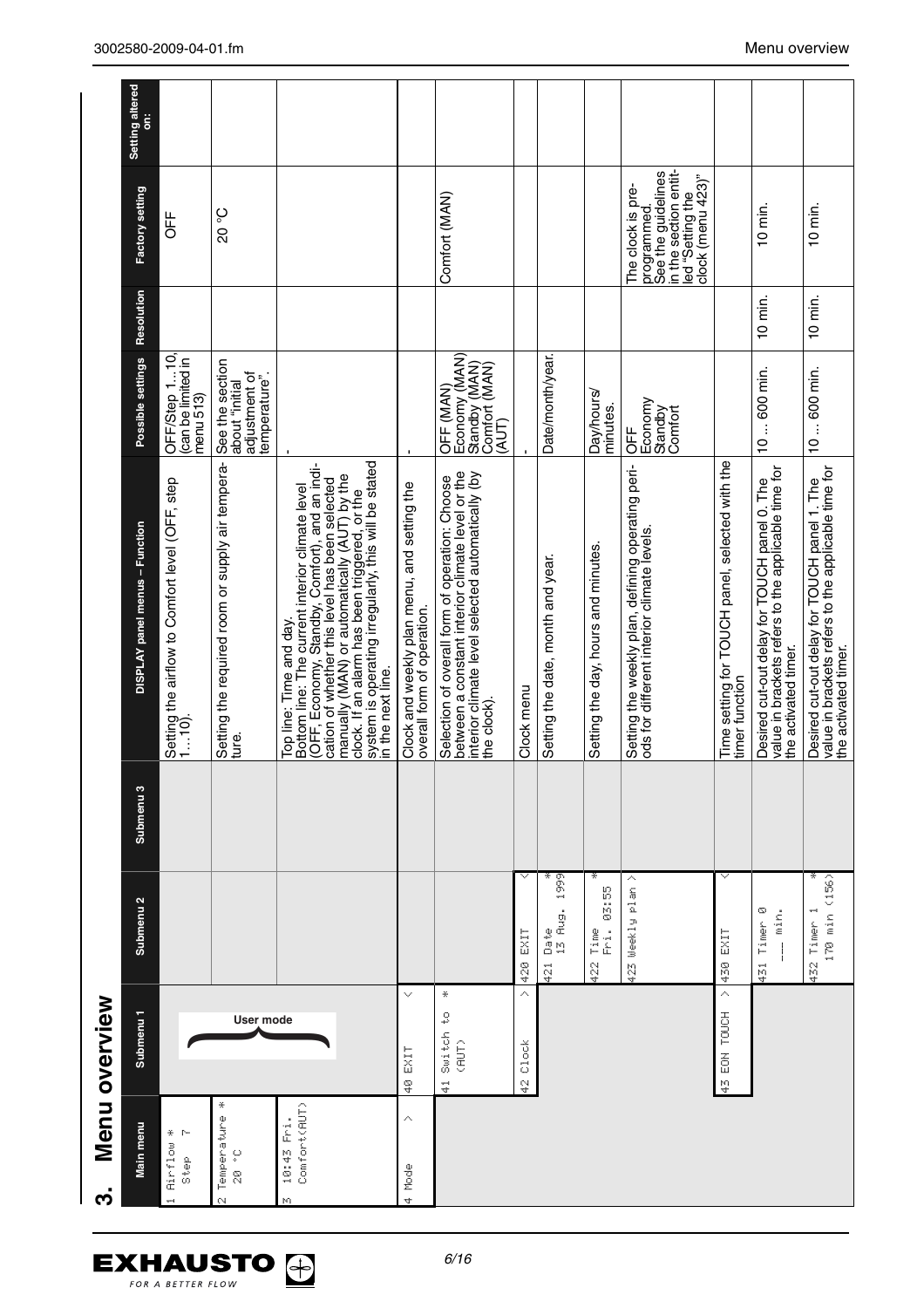| Submenu <sub>1</sub><br>Main menu | Submenu <sub>2</sub>                            | Submenu <sub>3</sub> | DISPLAY panel menus - Function                                                                                                                                                                                        | Possible settings                                  | Resolution | Factory setting                                                                           | Setting altered<br>ä |
|-----------------------------------|-------------------------------------------------|----------------------|-----------------------------------------------------------------------------------------------------------------------------------------------------------------------------------------------------------------------|----------------------------------------------------|------------|-------------------------------------------------------------------------------------------|----------------------|
|                                   | ÷<br>433 Timer 2<br>10 min.                     |                      | value in brackets refers to the applicable time for<br>Desired cut-out delay for TOUCH panel 2. The<br>the activated timer.                                                                                           | 10  600 min.                                       | $10$ min.  | $10$ min.                                                                                 |                      |
|                                   | ю<br>$\overline{\phantom{a}}$ min.<br>434 Timer |                      | value in brackets refers to the applicable time for<br>Desired cut-out delay for TOUCH panel 3. The<br>the activated timer.                                                                                           | 10  600 min.                                       | $10$ min.  | 10 min.                                                                                   |                      |
|                                   | 435 Timer 4<br>$\ldots$ min.                    |                      | value in brackets refers to the applicable time for<br>Desired cut-out delay for TOUCH panel 4. The<br>the activated timer.                                                                                           | 10  600 min.                                       | $10$ min.  | 10 min.                                                                                   |                      |
|                                   | Ю<br>$\ldots$ min.<br>436 Timer                 |                      | value in brackets refers to the applicable time for<br>Desired cut-out delay for TOUCH panel 5. The<br>the activated timer.                                                                                           | 10  600 min.                                       | $10$ min.  | $10$ min.                                                                                 |                      |
|                                   | 437 Timer 6<br>min.                             |                      | value in brackets refers to the applicable time for<br>Desired cut-out delay for TOUCH panel 6. The<br>the activated timer.                                                                                           | 10  600 min.                                       | $10$ min.  | $10$ min.                                                                                 |                      |
|                                   | 438 Timer 7<br>$\ldots$ min.                    |                      | value in brackets refers to the applicable time for<br>Desired cut-out delay for TOUCH panel 7. The<br>the activated timer.                                                                                           | 10  600 min.                                       | $10$ min.  | $10$ min.                                                                                 |                      |
| EXIT<br>s<br>S<br>¥               |                                                 |                      | Airflow menu.                                                                                                                                                                                                         |                                                    |            |                                                                                           |                      |
| Set points<br>$\vec{5}$           | 510 EXIT<br>Δ                                   |                      |                                                                                                                                                                                                                       |                                                    |            |                                                                                           |                      |
|                                   | ¥<br>511 Step 1<br>$\frac{25}{20}$              |                      | Setting the airflow for step 1. This setting is used<br>for the Economy and Standby modes. The unit                                                                                                                   | Value in $\% - m^3$<br>$h - I/s$ or Pa             |            | 25 %                                                                                      | Method 1             |
|                                   |                                                 |                      | selected can be %, m <sup>3</sup> /h or Pa, depending on the<br>control strategy, which is defined using menu<br>571. (Depending on choices made in menu<br>574).                                                     | choices made in<br>(Depending on<br>menu 571).     |            | VEX250: 140 Vs<br><b>VEX260: 200 Vs</b><br><b>VEX270: 200 Vs</b><br><b>VEX240: 80 l/s</b> | Method <sub>2</sub>  |
|                                   |                                                 |                      |                                                                                                                                                                                                                       |                                                    |            | 35 Pa                                                                                     | Methods 3-7          |
|                                   | ¥<br>512 Step 10<br>25<br>80                    |                      | Setting the airflow for step 10. This setting is the<br>maximum airflow setting for Comfort level. The                                                                                                                | Value in $\%$ – m $\frac{3}{2}$<br>$h - l/s$ or Pa |            | 100 %                                                                                     | Method 1             |
|                                   |                                                 |                      | unit selected can be %, m <sup>3</sup> /h or Pa, depending<br>on the control strategy, which is defined using<br>menu 571. (Depending on choices made in<br>menu 574).                                                | choices made in<br>(Depending on<br>menu 571).     |            | <b>VEX250: 650 Vs</b><br><b>VEX260: 650 Vs</b><br><b>VEX270: 650 Vs</b><br>VEX240: 650 Vs | Method 2             |
|                                   |                                                 |                      |                                                                                                                                                                                                                       |                                                    |            | 300 Pa                                                                                    | Methods 3-7          |
|                                   | ¥<br>513 Comfort<br>User                        |                      | step 1step 10] is selected, the Comfort setting<br>options in menu 1. If [User] is selected, the user<br>can set the Comfort level airflow in menu 1. If<br>The settings in this menu affect the operating<br>s fixed | User, steps<br>110                                 |            | User                                                                                      |                      |

EXHAUSTO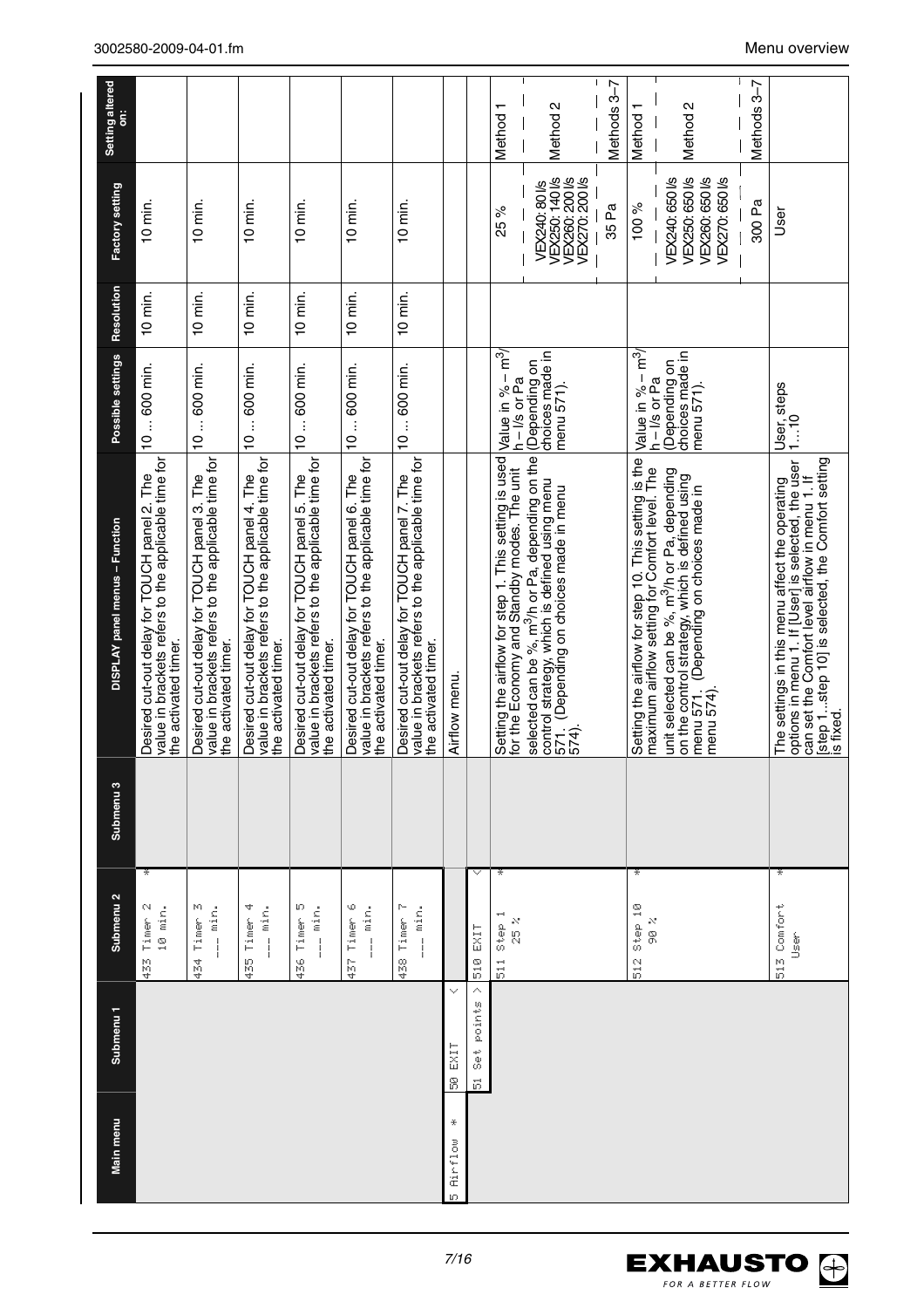| Setting altered<br>ä           | Method 1, 2,<br>5, 6, 7                                         |                       |                                                                                                                                                                                       |                                                                                                                   |                                             |                                                                                                                                                                                                                                                                                            |                                                                                                                                                                                                                    |                                                                                                                                                                                                                                                                                    |                                                                                                                                                                               |                                                                                                                                                                                                   |                                    |                                                                                                                                                                                        |
|--------------------------------|-----------------------------------------------------------------|-----------------------|---------------------------------------------------------------------------------------------------------------------------------------------------------------------------------------|-------------------------------------------------------------------------------------------------------------------|---------------------------------------------|--------------------------------------------------------------------------------------------------------------------------------------------------------------------------------------------------------------------------------------------------------------------------------------------|--------------------------------------------------------------------------------------------------------------------------------------------------------------------------------------------------------------------|------------------------------------------------------------------------------------------------------------------------------------------------------------------------------------------------------------------------------------------------------------------------------------|-------------------------------------------------------------------------------------------------------------------------------------------------------------------------------|---------------------------------------------------------------------------------------------------------------------------------------------------------------------------------------------------|------------------------------------|----------------------------------------------------------------------------------------------------------------------------------------------------------------------------------------|
| Factory setting                | 1.00                                                            |                       |                                                                                                                                                                                       | 50 %                                                                                                              |                                             |                                                                                                                                                                                                                                                                                            | $K_p = 0.05$<br>$T_i = 15s$                                                                                                                                                                                        |                                                                                                                                                                                                                                                                                    |                                                                                                                                                                               | $0.2\%$ /Pa<br>S<br>25                                                                                                                                                                            |                                    |                                                                                                                                                                                        |
| Resolution                     | $\overline{0}$                                                  |                       | $\frac{5}{6}$                                                                                                                                                                         | $\frac{5}{6}$                                                                                                     |                                             |                                                                                                                                                                                                                                                                                            | 0.01%<br>(m <sup>3</sup> /h)<br>S<br>$\mathbf{r}$<br>S                                                                                                                                                             | 1 Pa                                                                                                                                                                                                                                                                               | 1 Pa                                                                                                                                                                          | $0.1\%$ /Pa<br>ပ<br>$\overline{ }$<br>Ю                                                                                                                                                           |                                    | $\frac{5}{6}$                                                                                                                                                                          |
| Possible settings              | 0.502.00                                                        |                       |                                                                                                                                                                                       | Depending on<br>the setting in<br>menu 571]<br>$100\%$ .                                                          |                                             |                                                                                                                                                                                                                                                                                            | $T_i$ : 1 25                                                                                                                                                                                                       |                                                                                                                                                                                                                                                                                    |                                                                                                                                                                               | $-25$ s<br>后当                                                                                                                                                                                     |                                    |                                                                                                                                                                                        |
| DISPLAY panel menus - Function | Setting the balance between the supply and<br>return air lines. |                       | are using manual control, and of whether control<br>value can be read irrespective of whether you<br>The current speed of the extraction fan. This<br>s based on airflow or pressure. | menu is only available if method 4 is selected in<br>Setting the constant value for return air. This<br>menu 571. | The menu displays the volume of return air. | This menu and its submenus are only available if<br>method 2 was selected in menu 571. The menu<br>displays the current setting for the control of the<br>volume of return air. If necessary, the setting can<br>be compensated for fresh air temperature, CO <sub>2</sub><br>or humidity. | The submenu displays the proportional amplifica-K_p: 0.01 0.25<br>tion and integration action time for regulating the $ \phi_{\rm o}/\langle m^3 \rangle$ rn)<br>volume of return air.<br>$\overline{\mathcal{E}}$ | duct (shown if an analogue module with address<br>accessed if pressure control of the return air<br>pressure is applied, i.e. if method 3, 5 or 7 has<br>The menu shows the pressure in the return air<br>0 is registered). The submenus can only be<br>been selected in menu 571. | If necessary, the setting can be compensated for<br>fresh air temperature, CO <sub>2</sub> or humidity.<br>The current setting for the control of the return air<br>pressure. | The submenu displays the proportional amplifica- $ $ K_p: 0.1  2.<br>tion and integration action time for regulating the $ ^{\circ}\!\!\mathbin{\triangleright} P$ a<br>return air pressure.<br>ᄎ |                                    | are using manual control, and of whether control<br>value can be read irrespective of whether you<br>The current speed of the supply air fan. This<br>is based on airflow or pressure. |
| Submenu <sub>3</sub>           |                                                                 |                       | $\checkmark$<br>5210 EXIT                                                                                                                                                             | X<br>5211 Constant<br>25<br>20                                                                                    | $\ddotmark$<br>EXIT<br>5220                 | Set poin<br>1/5<br>471<br>$\overline{\widetilde{\Omega}}$                                                                                                                                                                                                                                  | 5222 Service                                                                                                                                                                                                       | $\checkmark$<br>5230 EXIT                                                                                                                                                                                                                                                          | 5231 Set point<br>396 Pa                                                                                                                                                      | Service<br>5232                                                                                                                                                                                   |                                    | V<br>EXIT<br>5310                                                                                                                                                                      |
| Submenu <sub>2</sub>           | ¥<br>514 Balance<br>$\frac{8}{11}$                              | v<br><b>X520 EXIT</b> | ×<br>Fan<br>je<br>N<br>$\overline{\widetilde{\Omega}}$                                                                                                                                |                                                                                                                   | 522 Airflow<br>1/5                          |                                                                                                                                                                                                                                                                                            |                                                                                                                                                                                                                    | Ä<br>523 Pressure<br>e<br>©                                                                                                                                                                                                                                                        |                                                                                                                                                                               |                                                                                                                                                                                                   | 530 EXIT                           | $\mathcal{N}$<br>ř<br>Fan<br>$\vec{b}$                                                                                                                                                 |
| Submenu <sub>1</sub>           |                                                                 | 52 Return air         |                                                                                                                                                                                       |                                                                                                                   |                                             |                                                                                                                                                                                                                                                                                            |                                                                                                                                                                                                                    |                                                                                                                                                                                                                                                                                    |                                                                                                                                                                               |                                                                                                                                                                                                   | $\frac{1}{2}r$<br><b>Biggue</b> 25 |                                                                                                                                                                                        |
| Main menu                      |                                                                 |                       |                                                                                                                                                                                       |                                                                                                                   |                                             |                                                                                                                                                                                                                                                                                            |                                                                                                                                                                                                                    |                                                                                                                                                                                                                                                                                    |                                                                                                                                                                               |                                                                                                                                                                                                   |                                    |                                                                                                                                                                                        |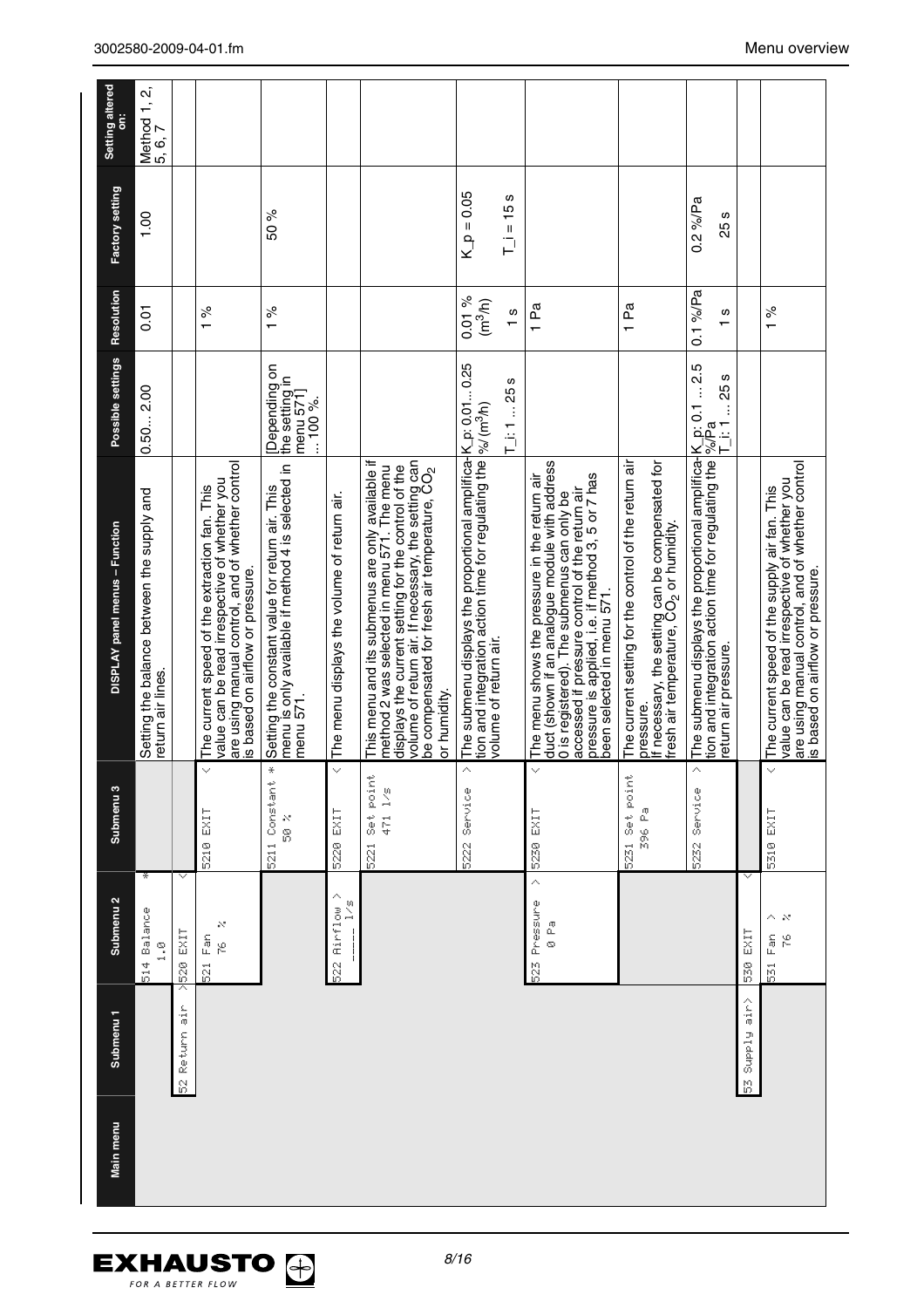| Setting altered<br>ä<br>Factory setting | 50 %                                                                                                        |                                       |                                                                                                                                                                                                                                                                                      | $K_p = 0.05$                                                                                                                                              | ဖာ<br>$T_{-}$ $= 15$ |                                                                                                                                                                                                                                                                                    |                                                                                                                                                                              | $0.2\%$ /Pa<br>25 s                                                                                                                                                                                                                                  |                                                                                                                            | ş                                                        | $Oo$ Ol-                                                       | 0°0                                                               |                                                                                                                                                                                                        |
|-----------------------------------------|-------------------------------------------------------------------------------------------------------------|---------------------------------------|--------------------------------------------------------------------------------------------------------------------------------------------------------------------------------------------------------------------------------------------------------------------------------------|-----------------------------------------------------------------------------------------------------------------------------------------------------------|----------------------|------------------------------------------------------------------------------------------------------------------------------------------------------------------------------------------------------------------------------------------------------------------------------------|------------------------------------------------------------------------------------------------------------------------------------------------------------------------------|------------------------------------------------------------------------------------------------------------------------------------------------------------------------------------------------------------------------------------------------------|----------------------------------------------------------------------------------------------------------------------------|----------------------------------------------------------|----------------------------------------------------------------|-------------------------------------------------------------------|--------------------------------------------------------------------------------------------------------------------------------------------------------------------------------------------------------|
| Resolution                              | $\frac{5}{6}$                                                                                               |                                       |                                                                                                                                                                                                                                                                                      | 0.01%<br>(m <sup>3</sup> /h)                                                                                                                              | $\frac{8}{1}$        | 1 Pa                                                                                                                                                                                                                                                                               | 1 Pa                                                                                                                                                                         | $0.1\%$ /Pa<br>$\frac{8}{1}$                                                                                                                                                                                                                         | $0.1$ °C                                                                                                                   |                                                          | ပ္င<br>$\mathbf -$                                             | ပွ<br>$\overline{ }$                                              | 10 ppm                                                                                                                                                                                                 |
| Possible settings                       | Depending on<br>the setting in<br>menu 571]<br>$100\%$ .                                                    |                                       |                                                                                                                                                                                                                                                                                      |                                                                                                                                                           | $T_i$ : 1  25 s      |                                                                                                                                                                                                                                                                                    |                                                                                                                                                                              | $-25$ s<br>后                                                                                                                                                                                                                                         |                                                                                                                            |                                                          | $0.0 - 0.05$                                                   | <b>S</b> 02<br>$\vdots$                                           |                                                                                                                                                                                                        |
| DISPLAY panel menus - Function          | Likewise, it is only possible to set a constant<br>supply air value if method 3 was selected in<br>menu 571 | The menu displays the supply airflow. | This menu and its submenus are only available if<br>method 2 was selected in menu 571. The menu<br>displays the current setting for the control of the<br>supply airflow. If necessary, the setting can be<br>compensated for fresh air temperature, CO <sub>2</sub> or<br>numidity. | The submenu displays the proportional amplifica-K_p: 0.01 0.25<br>tion and integration action time for regulating the $ \%$ (m $^3$ h)<br>supply airflow. |                      | duct (shown if an analogue module with address<br>1 is registered). The submenus can only be<br>The menu shows the pressure in the supply air<br>accessed if pressure control of the supply air<br>pressure is applied, i.e. if method 4, 6 or 7 has<br>been selected in menu 571. | If necessary, the setting can be compensated for<br>The current setting for the control of the supply<br>resh air temperature, ČO <sub>2</sub> or humidity.<br>air pressure. | The submenu displays the proportional amplifica-K_p: 0.1  2.5<br>tion and integration action time for regulating the $\frac{\rho_{\alpha}/\rho_{2}}{\rho_{1}}$ are substanting the $\frac{\rho_{\alpha}/\rho_{2}}{\rho_{1}}$<br>supply air pressure. | Compensation (reduction) of airflow if the fresh air<br>temperature falls. The menu displays the fresh air<br>temperature. | Activation of fresh air temperature compensation. Yes/No | The low set point for fresh air temperature com-<br>pensation. | The high set point for fresh air temperature com- 5<br>pensation. | If an analogue module with address 2 is registe-<br>red, the current CO <sub>2</sub> concentration will be dis-<br>played in ppm, and the CO <sub>2</sub> compensation<br>submenus will be accessible. |
| Submenu <sub>3</sub>                    | ÷<br>5311 Constant<br>×<br>s<br>6                                                                           | $\ddot{\mathbf{v}}$<br>EXIT<br>5320   | point<br>$\frac{8}{1}$<br>530<br>$\frac{4}{3}$<br>$\overline{521}$                                                                                                                                                                                                                   | Ä<br>Service<br>5322                                                                                                                                      |                      | $\checkmark$<br>$>$ 5330 EXIT                                                                                                                                                                                                                                                      | 5331 Set point<br>100 Pa                                                                                                                                                     | Ä<br>Service<br>5332                                                                                                                                                                                                                                 |                                                                                                                            |                                                          |                                                                |                                                                   |                                                                                                                                                                                                        |
| Submenu <sub>2</sub>                    |                                                                                                             | 532 Airflow ><br>$\sum_{i=1}^{n}$     |                                                                                                                                                                                                                                                                                      |                                                                                                                                                           |                      | 533 Pressure<br>e<br>©                                                                                                                                                                                                                                                             |                                                                                                                                                                              |                                                                                                                                                                                                                                                      | v<br>540 EXIT                                                                                                              | 541 Activation *<br>$\frac{9}{2}$                        | ÷<br>2. 0T-10                                                  | ÷<br>343 T_HI<br>10 °C                                            | 550 EXIT                                                                                                                                                                                               |
| Submenu <sub>1</sub>                    |                                                                                                             |                                       |                                                                                                                                                                                                                                                                                      |                                                                                                                                                           |                      |                                                                                                                                                                                                                                                                                    |                                                                                                                                                                              |                                                                                                                                                                                                                                                      | Λ<br>compensation<br>54 Fresh air<br>27.1°C                                                                                |                                                          |                                                                |                                                                   | Ä<br>1200 ppm<br>55<br>59                                                                                                                                                                              |
| Main menu                               |                                                                                                             |                                       |                                                                                                                                                                                                                                                                                      |                                                                                                                                                           |                      |                                                                                                                                                                                                                                                                                    |                                                                                                                                                                              |                                                                                                                                                                                                                                                      |                                                                                                                            |                                                          |                                                                |                                                                   |                                                                                                                                                                                                        |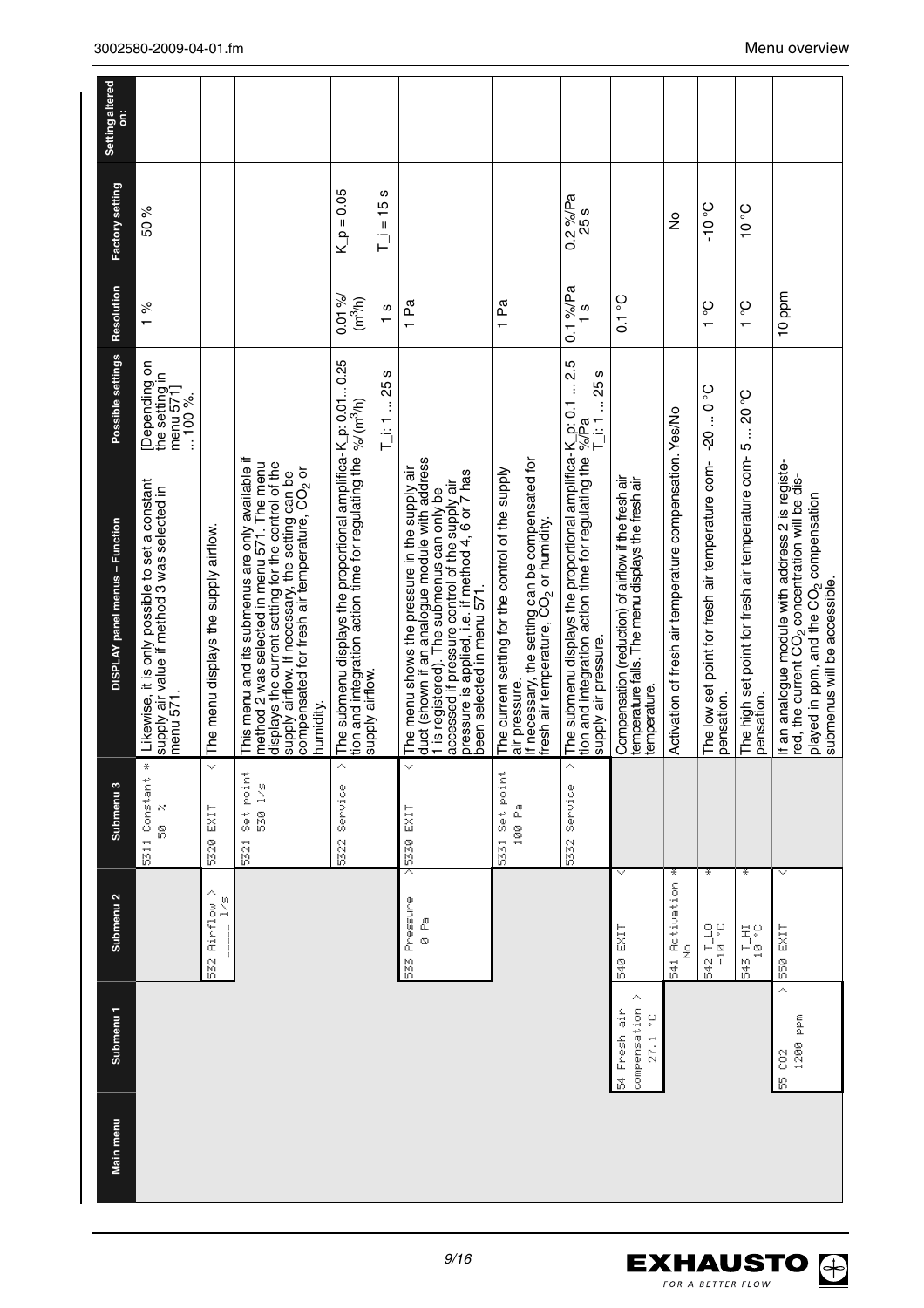| Main menu                                                              | Submenu <sub>1</sub>   | Submenu <sub>2</sub>                                 | Submenu <sub>3</sub> | DISPLAY panel menus - Function                                                                                                                                                                                                                                                                                                                                                                                                                                                                                                                         | Possible settings                          | Resolution                 | Factory setting                   | Setting altered<br>ä |
|------------------------------------------------------------------------|------------------------|------------------------------------------------------|----------------------|--------------------------------------------------------------------------------------------------------------------------------------------------------------------------------------------------------------------------------------------------------------------------------------------------------------------------------------------------------------------------------------------------------------------------------------------------------------------------------------------------------------------------------------------------------|--------------------------------------------|----------------------------|-----------------------------------|----------------------|
|                                                                        |                        | ¥<br>800 ppm<br>551 002_LO                           |                      | The low set point for CO <sub>2</sub> compensation.                                                                                                                                                                                                                                                                                                                                                                                                                                                                                                    | 0  1900 ppm                                | 100 ppm                    | 800 ppm                           |                      |
|                                                                        |                        | ¥<br>1200 ppm<br>552 CO2_HI                          |                      | The high set point for CO <sub>2</sub> compensation.                                                                                                                                                                                                                                                                                                                                                                                                                                                                                                   | 100  2000 ppm                              | 100 ppm                    | 1200 ppm                          |                      |
| $\begin{array}{c} \n\downarrow \\ \n\downarrow \n\end{array}$<br>56 RH | Ä<br>×                 | v<br>560 EXIT                                        |                      | If an analogue module with address 3 is registe-<br>red, the current humidity level will be displayed in<br>RH, and the RH compensation submenus will be<br>accessible.                                                                                                                                                                                                                                                                                                                                                                                |                                            | $\frac{96}{6}$             |                                   |                      |
|                                                                        |                        | ¥<br>561 RH_LO<br>N<br>s<br>S                        |                      | The low set point for humidity compensation.                                                                                                                                                                                                                                                                                                                                                                                                                                                                                                           | 2085%                                      | $\delta$<br>$\overline{a}$ | 60 %                              |                      |
|                                                                        |                        | ¥<br>RH_HI<br>8<br>$\frac{8}{5}$                     |                      | The high set point for humidity compensation.                                                                                                                                                                                                                                                                                                                                                                                                                                                                                                          | $\%$<br>$-95$<br>30                        | $\%$<br>$\overline{ }$     | 80%                               |                      |
|                                                                        | Ä<br>57 Service        | v<br>570 EXIT                                        |                      |                                                                                                                                                                                                                                                                                                                                                                                                                                                                                                                                                        |                                            |                            |                                   |                      |
|                                                                        |                        | 571 Method<br>H                                      |                      | Setting the required airflow control method. The<br>Constant pressure control of both return and<br>Constant pressure-controlled supply air with<br>Constant pressure-controlled supply air with<br>Constant pressure-controlled return air with<br>Constant pressure-controlled return air with<br>following methods can be selected:<br>slave-controlled supply air<br>slave-controlled return air.<br>Manual control.<br>Airflow control.<br>set supply air.<br>set return air.<br>supply air.<br>$\div$<br>$\dot{\mathsf n}$<br>ιó.<br>ო<br>ဖ<br>4 | $\begin{array}{c} 1 & \dots 7 \end{array}$ |                            | $\mathbf{\tau}$                   |                      |
|                                                                        |                        | Flow unit<br>$\sum_{i=1}^{n}$<br>ր<br><mark>6</mark> |                      | Selection of airflow unit. The selection of the unit $\ln^3/n$ , l/s<br>does not influence the unit used for the proportio-<br>nal amplification of the airflow control.                                                                                                                                                                                                                                                                                                                                                                               |                                            |                            | m <sup>3</sup> /h                 |                      |
|                                                                        |                        | AFC Alarm<br>$\frac{9}{2}$<br>ξLΩ                    |                      | Activation of airflow alarm.                                                                                                                                                                                                                                                                                                                                                                                                                                                                                                                           | Yes, No                                    |                            | AFC (Factory<br>fittet): Yes<br>ž |                      |
|                                                                        |                        | 574 MOTOR_1_MIN<br>25 %                              |                      | Minimum motor speed for return air.                                                                                                                                                                                                                                                                                                                                                                                                                                                                                                                    | $-100%$<br>$\frac{1}{2}$                   | ಸಿ<br>$\overline{ }$       | 25 %                              |                      |
|                                                                        |                        | 575 MOTOR_2_MIN<br>MIN                               |                      | Minimum motor speed for supply air.                                                                                                                                                                                                                                                                                                                                                                                                                                                                                                                    | $-100%$<br>$\overline{C}$                  | $\frac{96}{6}$             | 25 %                              |                      |
| 60 EXIT<br>×<br>Temperature                                            | v                      |                                                      |                      |                                                                                                                                                                                                                                                                                                                                                                                                                                                                                                                                                        |                                            |                            |                                   |                      |
|                                                                        | 85<br>61 Heating<br>Ø. |                                                      |                      | Control signal for heating surface.                                                                                                                                                                                                                                                                                                                                                                                                                                                                                                                    |                                            | $\frac{5}{6}$              |                                   |                      |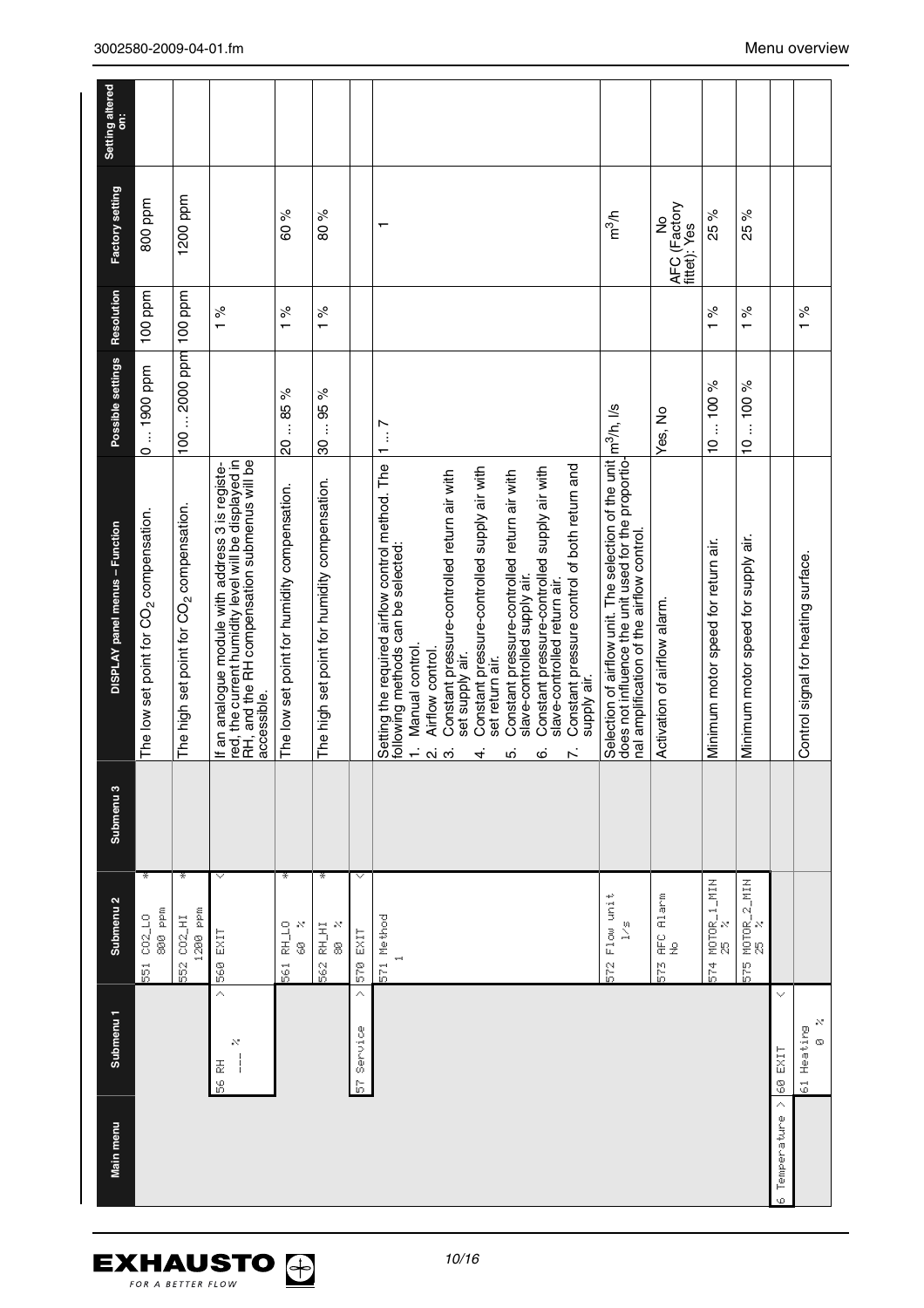| Main menu | Submenu 1                      | Submenu <sub>2</sub>                                                                       | Submenu 3                                | DISPLAY panel menus - Function                                                                                                                                                     | Possible settings | <b>Resolution</b>           | Factory setting               | Setting altered<br>ä |
|-----------|--------------------------------|--------------------------------------------------------------------------------------------|------------------------------------------|------------------------------------------------------------------------------------------------------------------------------------------------------------------------------------|-------------------|-----------------------------|-------------------------------|----------------------|
|           | 62 Recovery<br>100 %           |                                                                                            |                                          | Control signal for recovery.                                                                                                                                                       |                   | $\frac{5}{6}$               |                               |                      |
|           | 63 Coolina<br>Ņ<br>ţ.          |                                                                                            |                                          | Control signal for cooling surface, if fitted                                                                                                                                      |                   | ಸಿ<br>$\overline{ }$        |                               |                      |
|           | Λ<br>Rsp. temp<br>$15.8o$<br>ť | v<br>640 EXIT                                                                              |                                          | Supply air temperature. Access is also granted to<br>the supply air temperature submenus.                                                                                          |                   | ပ္င<br>$\overline{C}$       |                               |                      |
|           |                                | $\mathop{\circ}_{\circ}$<br>$\begin{array}{c} 0 \\ 0 \\ 0 \end{array}$<br>641 Set<br>Point |                                          | Setting for the supply air temperature regulator,<br>(The output of the room regulator, if room control<br>has been selected).                                                     |                   | ပ္၀<br>$\overline{0}$       |                               |                      |
|           |                                | compensation ><br>642 Fresh air                                                            | $\checkmark$<br>6420 EXIT                | submenus for fresh air temperature compensa-<br>lf room-temperature control is not selected<br>(menu 681), this menu provides access to the<br>tion of the supply air temperature. |                   |                             |                               |                      |
|           |                                |                                                                                            | $\ddot{\pi}$<br>6421 STRRT_LO<br>$-10.0$ | The low limit for compensation.                                                                                                                                                    | $0.0 - 0.2$       | $3^{\circ}$ 1               | $Oo$ Ol-                      |                      |
|           |                                |                                                                                            | x<br>$\circ$<br>0.0°C/°<br>6422 COMP_LO  | Degree of compensation at low temperatures.                                                                                                                                        | $0.0 - 1.0$ °C/°C | $0.1\degree$ C/ $\degree$ C | $O^\circ$ C/ $^\circ$ C       |                      |
|           |                                |                                                                                            | x<br>START_HI<br>10 °C<br>6423           | The high limit for compensation.                                                                                                                                                   | 3.05<br><u> ທ</u> | $1^{\circ}$                 | 0 <sub>°</sub>                |                      |
|           |                                |                                                                                            | x<br>8.0°C/°C<br>6424 COMP_HI            | Degree of compensation at high temperatures.                                                                                                                                       | $0.0 - 1.0 °C$    | $O.1$ °C/°C                 | O <sub>0</sub> O <sub>0</sub> |                      |
|           |                                | ∗<br>့<br>io<br>H<br>643 MIN                                                               |                                          | Setting the lowest permissible supply air tempe-<br>rature for fresh air compensation and room tem-<br>perature control.                                                           | 1020 °C           | ပွ<br>$\overline{ }$        | $15^{\circ}$ C                |                      |
|           |                                | ÷<br>40°<br>644 MRX                                                                        |                                          | Setting the highest permissible supply air tempe- 30  40 °C<br>rature for fresh air compensation and room tem-<br>perature control.                                                |                   | $\frac{1}{2}$               | <b>3°0+</b>                   |                      |
|           |                                | ¥<br>$10 - C$<br>645 MAX At                                                                |                                          | Setting the maximum amount - in °C - that the<br>supply air temperature may be below the room<br>temperature.                                                                      | $2 - 15$ °C       | $\frac{5}{1}$               | $0^{\circ}$ 01                |                      |
|           |                                | 646 Air red.                                                                               | $\checkmark$<br>>6460 EXIT               | Air reduction. Access is granted to the submenus<br>for setting the air reduction function.                                                                                        |                   |                             |                               |                      |
|           |                                |                                                                                            | x<br>6461 Enable<br>$\overset{0}{\succ}$ | Activation of the air reduction function.                                                                                                                                          | Yes/No            |                             | ş                             |                      |
|           |                                |                                                                                            | ¥<br>6462 Stant<br>$18^{\circ} \text{C}$ | Setting the start temperature for air reduction                                                                                                                                    | $1020^{\circ}$ C  | ္                           | $18^{\circ}$ C                |                      |
|           |                                | 647 Service                                                                                | v<br>$\frac{1}{2}6470$ EXIT              |                                                                                                                                                                                    |                   |                             |                               |                      |
|           |                                |                                                                                            | 2, 8, 2/2<br>6471 K_p                    | Setting the proportional amplification for the sup- 0.5  10.0 %/°C   0.1 %/°C<br>ply air temperature regulator.                                                                    |                   |                             | 2.0%/°C                       |                      |

*11/16*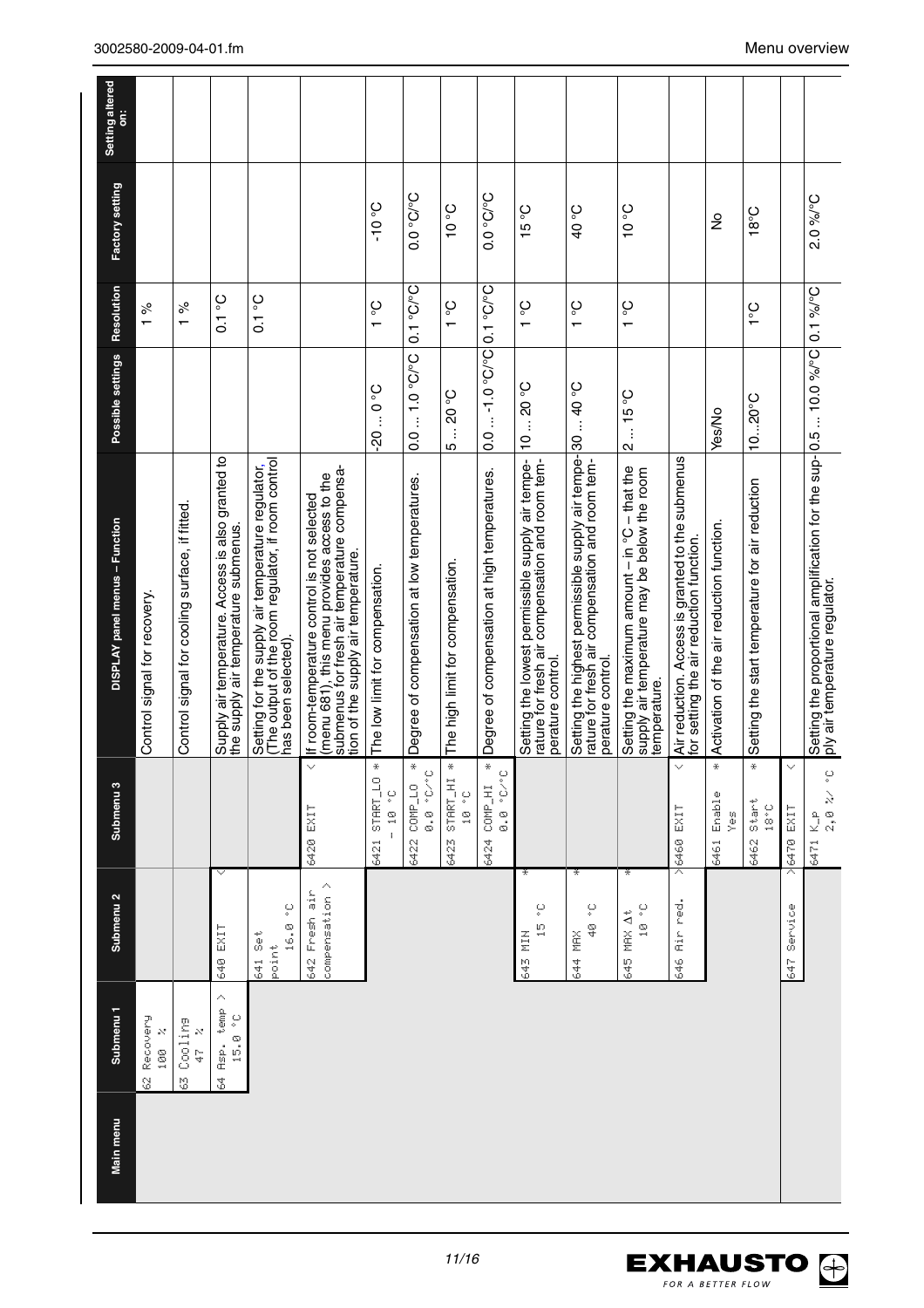| Submenu <sub>2</sub><br>Submenu <sub>1</sub><br>Main menu | Submenu <sub>3</sub>      | DISPLAY panel menus - Function                                                                                                                               | Possible settings           | Resolution        | Factory setting               | Setting altered |
|-----------------------------------------------------------|---------------------------|--------------------------------------------------------------------------------------------------------------------------------------------------------------|-----------------------------|-------------------|-------------------------------|-----------------|
|                                                           | И<br>6472 T_i<br>180      | The integration action time for control of the sup-11  250 s<br>ply air temperature.                                                                         |                             | S<br>$\mathbf{r}$ | 120s                          |                 |
| 650 EXIT<br>Ą<br>65 Room temp.<br>27.8 °C                 | v                         | ture control has been selected (menu  691 ), you<br>can also access  the submenus  that deal with<br>The current room temperature. If room tempera-<br>this. |                             | $0.1^{\circ}$     |                               |                 |
| 651 Set point<br>25.5 °C                                  |                           | The current setting of the room temperature con-<br>ip.i                                                                                                     |                             | $0.1^{\circ}$     |                               |                 |
| compensation ><br>652 Summer                              | 6520 EXIT                 | < Summer temperature compensation.                                                                                                                           |                             |                   |                               |                 |
|                                                           | ¥<br><b>START</b><br>6521 | Compensation limit.                                                                                                                                          | 20  35 °C                   | $\frac{1}{2}$     | 25 °C                         |                 |
|                                                           | ¥<br>5522 Comp            | Degree of compensation.                                                                                                                                      | $0.0 - 1.0$ °C/°C           | $0.1$ °C          | O <sub>0</sub> O <sub>0</sub> |                 |
| Service<br>558                                            | ×<br>6530 EXIT<br>ᄌ       |                                                                                                                                                              |                             |                   |                               |                 |
|                                                           | 3.0° 0.3<br>6531 K_p      | Setting the proportional amplification for the<br>room temperature regulator.                                                                                | $0.510.0$ °C/°C $0.1$ °C/°C |                   | $3.0\degree$ C/ $\degree$ C   |                 |
|                                                           | ņ<br>6532 T_i<br>750      | The integration action time for control of the room 60  2550 sec.<br>temperature.                                                                            |                             | 10 sec.           | 900 sec.                      |                 |
| $>$ 660 EXIT<br>66 Delta T                                | $\checkmark$              | Delta T control. If room Delta T control has been<br>selected (menu 691), you can also access the<br>submenus that deal with this.                           |                             |                   |                               |                 |
| 661 Delta T<br>$-2.0^\circ$ C                             | ÷                         | room temperature and the supply air temperature<br>Setting the difference between the measured<br>required.                                                  | $-5.05.0^{\circ}$ C         | $0.1$ °C          | $-2.0^{\circ}$ C              |                 |
| $-1.0^{\circ}$ C/ $^{\circ}$ C<br>662 Comp *              |                           | Setting the degree of compensation when the<br>room temperature exceeds the set point<br>required.                                                           | $-5.05.0^{\circ}$ C         | $0.1$ °C          | $-1,0^{\circ}C$               |                 |
| ÷<br>663 Stop<br>$15^{\circ}$ C                           |                           | Stop temperature for compensation.                                                                                                                           | Menu 643<br>Menu 644        | $3^{\circ}$       | $15^{\circ}$ C                |                 |
| 670 EXIT<br>67 Comfort<br>limit>                          |                           | Setting the Comfort level temperature limits.                                                                                                                |                             |                   |                               |                 |
| 671 AT_COMFORT *<br>$1$ , $\Theta^*$ C                    |                           | Setting the permissible temperature deviation at  0.5 °C  [setting<br>Comfort level.                                                                         |                             | $0.1\degree$      | $0\degree$ C                  |                 |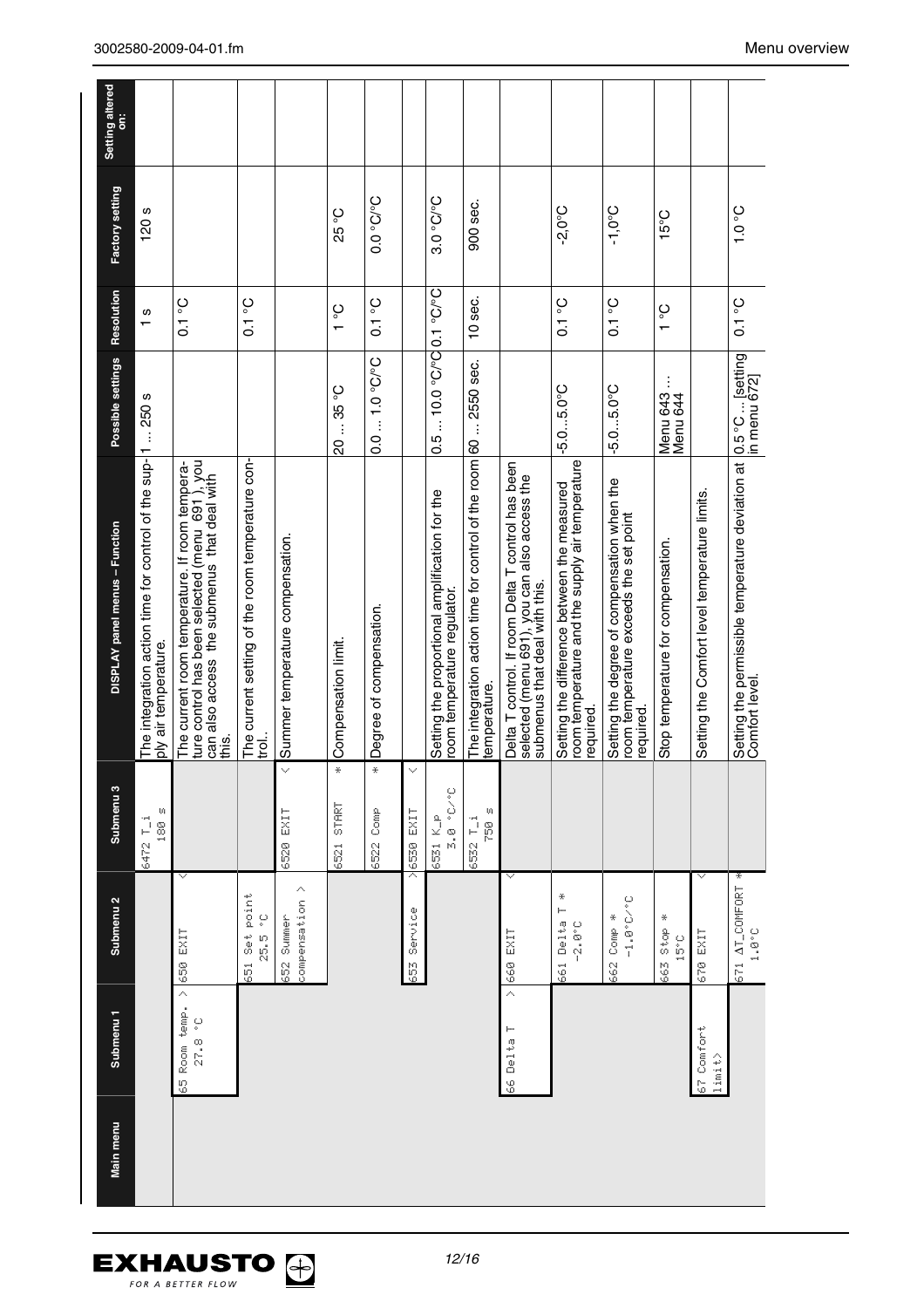| Setting the permissible temperature deviation at<br>Standby level.<br>DISPLAY panel menus - Function<br>Submenu <sub>3</sub> |
|------------------------------------------------------------------------------------------------------------------------------|
|                                                                                                                              |
| Setting the cooling limit for Economy level.                                                                                 |
| Setting the heating limit for Economy level.                                                                                 |
| This menu provides access to the setting of the<br>night-time cooling function.                                              |
| Time for the last start of night-time cooling.                                                                               |
| Reading showing how long night-time operation<br>has been active during this 24-hour period.                                 |
| Activation of night-time cooling function.                                                                                   |
| Reading the current fresh air temperature.                                                                                   |
| Minimum fresh air temperature for night-time<br>cooling.                                                                     |
| Start time for night-time cooling.                                                                                           |
|                                                                                                                              |
| Selection of temperature control                                                                                             |
| Reading the current exhaust air temperature.                                                                                 |
|                                                                                                                              |
|                                                                                                                              |
| Temperature sensor in return pipe from water<br>heating coil (internal).                                                     |
| Temperature sensor in external pipeline from<br>water heating coil.                                                          |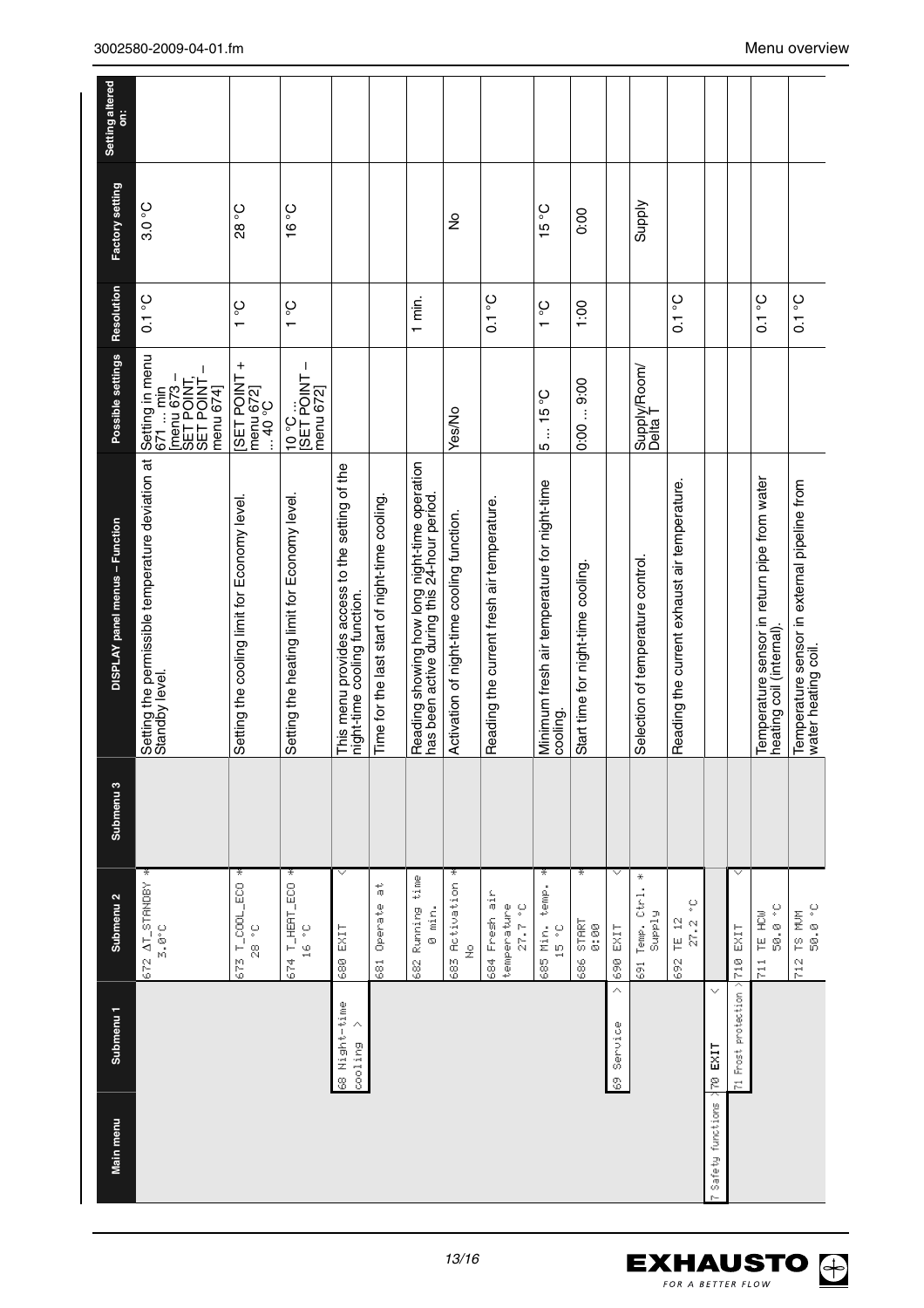| Setting altered<br>ä           |                                                                                      |                                                                   |                                                               |                               |                                                                                  |                                                                              |                                           |                                                                                                                                                                          |                                                                                                                                                                                                                                                           |                                |                                                                           |                                                                                                   |                                |                      |                                                                    |                                                                    |                                                                                           |                                                                 |
|--------------------------------|--------------------------------------------------------------------------------------|-------------------------------------------------------------------|---------------------------------------------------------------|-------------------------------|----------------------------------------------------------------------------------|------------------------------------------------------------------------------|-------------------------------------------|--------------------------------------------------------------------------------------------------------------------------------------------------------------------------|-----------------------------------------------------------------------------------------------------------------------------------------------------------------------------------------------------------------------------------------------------------|--------------------------------|---------------------------------------------------------------------------|---------------------------------------------------------------------------------------------------|--------------------------------|----------------------|--------------------------------------------------------------------|--------------------------------------------------------------------|-------------------------------------------------------------------------------------------|-----------------------------------------------------------------|
| Factory setting                | 13°C                                                                                 | 5                                                                 | 25 °C                                                         |                               | $3o/o$ <sub>1</sub>                                                              | 20s                                                                          | ş                                         |                                                                                                                                                                          | $\circ$                                                                                                                                                                                                                                                   |                                |                                                                           |                                                                                                   |                                |                      |                                                                    |                                                                    |                                                                                           |                                                                 |
| Resolution                     | $\frac{1}{2}$                                                                        | $\mathbf{\tau}$                                                   | $rac{1}{\epsilon}$                                            |                               | $1\%$ <sup>o</sup> C                                                             | ဖ<br>$\overline{ }$                                                          |                                           |                                                                                                                                                                          |                                                                                                                                                                                                                                                           |                                |                                                                           |                                                                                                   |                                |                      | 0.1 <sub>0</sub>                                                   | $\frac{1}{10}$                                                     | $\frac{2}{10}$                                                                            |                                                                 |
| Possible settings              | $5 - 20$ °C                                                                          | Ю<br>$\vdots$<br>O                                                | <b>O</b> ° 0<br>ŧ                                             |                               | $-25\%$ <sup>P</sup> C                                                           | $-250$ s<br>$\overline{ }$                                                   | Yes/No                                    |                                                                                                                                                                          | $0 - 3$                                                                                                                                                                                                                                                   |                                |                                                                           | Yes/No                                                                                            |                                |                      | $-10.0$ V<br>$\overline{0}$ .                                      | 0.010.0V                                                           |                                                                                           |                                                                 |
| DISPLAY panel menus - Function | Temperature for cut-out of the unit due to frost<br>protection of water heating coil | Number of automatic restart attempts - 0 x<br>means Manual reset. | "Constant heating temperature" if the unit is stop-20<br>ped. |                               | Setting the proportional amplification for the con-1<br>stant heating regulator. | Setting the integration action time for the con-<br>stant heating regulator. | Selection of external temperature sensor. | Signals from the fire monitoring units trigger the<br>unit fire function. The alarm must be cancelled<br>manually from the DISPLAY panel and on the<br>monitoring units. | 0 Stops completely in the event of fire<br>1) Stops supply air and increases return air to<br>Increases supply and return air to step 10.<br>Stops return air and increases supply air to<br>Can be set so that the unit:<br>step 10.<br>step 10.<br>ରିଚି |                                | Press and turn the switch to view the last 10<br>alarms on the alarm list | when the cause of the alarm has been remedied<br>All of the alarms can be reset by choosing "yes" |                                |                      | Forced control of return air fan for service and<br>commissioning. | Forced control of supply air fan for service and<br>commissioning. | Forced control of rotating heat exchanger for ser-[0.0  10.0 V<br>vice and commissioning. | Current compressed gas pressure if a cooling<br>unit is fitted. |
| Submenu <sub>3</sub>           |                                                                                      |                                                                   |                                                               | $\checkmark$<br>7160 EXIT     | v.c<br>$\sum_{\mathcal{D}}$<br>7161                                              | и<br>7162 T_i<br>8<br>N                                                      | 7163 TS-MUM<br>$\frac{9}{2}$              |                                                                                                                                                                          |                                                                                                                                                                                                                                                           |                                |                                                                           |                                                                                                   |                                |                      |                                                                    |                                                                    |                                                                                           |                                                                 |
| Submenu <sub>2</sub>           | Stop limit*<br>پ<br>پ<br>$\frac{15}{14}$<br>$\frac{8}{10}$                           | ÷<br>714 Re-connect<br>ŏ                                          | 715 When stopped<br>$25 - 25$                                 | Ä<br>Service<br>$\frac{6}{5}$ |                                                                                  |                                                                              |                                           | ∧<br>720 EXIT                                                                                                                                                            | ¥<br>721 Method<br>0                                                                                                                                                                                                                                      |                                |                                                                           |                                                                                                   |                                | <b>DIG EXIT</b>      | 911 U_fan<br>$\begin{array}{c} 0 \\ 0 \\ 4 \end{array}$            | Ν<br>912 U_fan<br>10.0 V                                           | $10, 0, 0$ V<br>913 RXC                                                                   | 914 CoolPGPress<br>e Bar                                        |
| Submenu <sub>1</sub>           |                                                                                      |                                                                   |                                                               |                               |                                                                                  |                                                                              |                                           | 72 Fire                                                                                                                                                                  |                                                                                                                                                                                                                                                           | $\checkmark$<br><b>BO EXIT</b> | Ť<br>A14 22Feb 15:02<br>81 Alarm list                                     | 82 Reset alarm<br>$\frac{9}{2}$                                                                   | $\checkmark$<br><b>DR EXIT</b> | Δ<br>91 Analogue Out |                                                                    |                                                                    |                                                                                           |                                                                 |
| Main menu                      |                                                                                      |                                                                   |                                                               |                               |                                                                                  |                                                                              |                                           |                                                                                                                                                                          |                                                                                                                                                                                                                                                           | Alarm<br>œ                     |                                                                           |                                                                                                   | ∧<br>Service<br>ው              |                      |                                                                    |                                                                    |                                                                                           |                                                                 |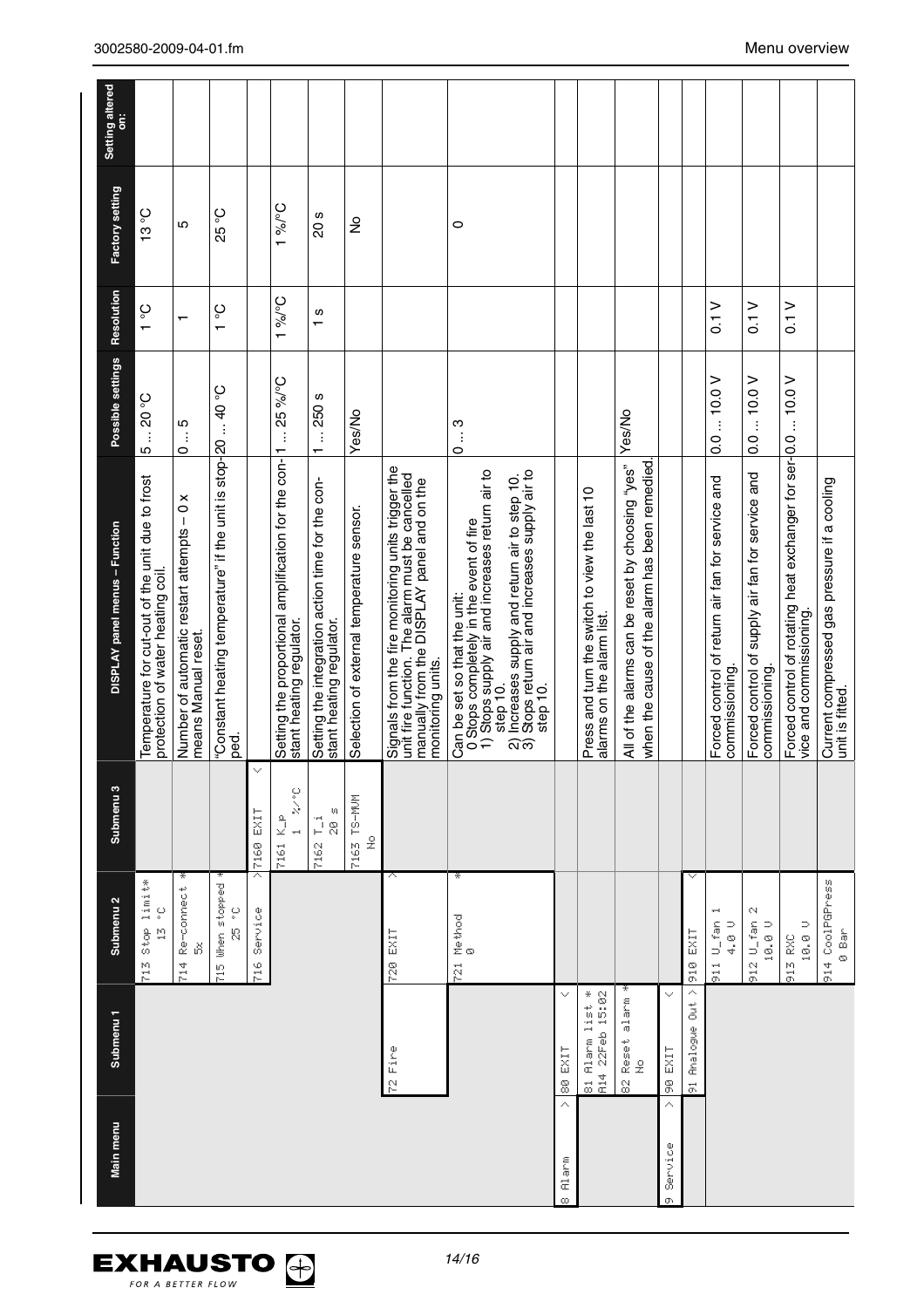| Setting altered<br>ä<br>Factory setting |                                                                                               |                                                                              |                                 |            |                                                           |                 |                                  |                                    |                                                                   | English                      |                                                               |
|-----------------------------------------|-----------------------------------------------------------------------------------------------|------------------------------------------------------------------------------|---------------------------------|------------|-----------------------------------------------------------|-----------------|----------------------------------|------------------------------------|-------------------------------------------------------------------|------------------------------|---------------------------------------------------------------|
|                                         |                                                                                               | $\frac{8}{6}$                                                                | $\frac{5}{6}$                   |            |                                                           |                 |                                  |                                    | 0.5 Hz                                                            |                              |                                                               |
| Possible settings Resolution            |                                                                                               |                                                                              | 0100%                           |            |                                                           |                 | VEX240270<br>HCW/HCE/<br>'None"  | 1 Left, 2 Left<br>1 Right, 2 Right |                                                                   | DK, D, N, S, GB,<br>NL, F    |                                                               |
| DISPLAY panel menus - Function          | Current reduction of cooling output in the event<br>of high gas pressure in the cooling unit. | Forced control of cooling output for service and  0  100 %<br>commissioning. | Manual overriding of MVM-valve. |            | List of EON modules connected to the unit at<br>start-up. |                 | Setting the applicable VEX type. | Selection of VEX orientation.      | Display of the maximum frequency for rotor con- 50100 Hz<br>trol. | Language selection           | Software version for program, settings and LON<br>parameters. |
| Submenu <sub>3</sub>                    |                                                                                               |                                                                              |                                 |            |                                                           |                 |                                  |                                    |                                                                   |                              |                                                               |
| Submenu <sub>2</sub>                    | 915 CoolKUQ Red<br>×<br>©                                                                     | 916 Cool set<br>×<br>©                                                       | M/M LI6<br>X<br>©               | 11X3 6Z6 < | ÷<br>921 EDN Nodes<br>04 devices                          | <b>LIX3 626</b> | 931 UEX type<br>240-HCW          | 932 Orientation*                   | 100 Hz<br>933 Max Fre                                             | ¥<br>934 Language<br>English | $x$ , $xz$ $x$ , $xz$ $xz$ $xz$<br>935 Version                |
| Submenu 1                               |                                                                                               |                                                                              |                                 | 92 EOK     |                                                           | 93 Type         |                                  |                                    |                                                                   |                              |                                                               |
| Main menu                               |                                                                                               |                                                                              |                                 |            |                                                           |                 |                                  |                                    |                                                                   |                              |                                                               |